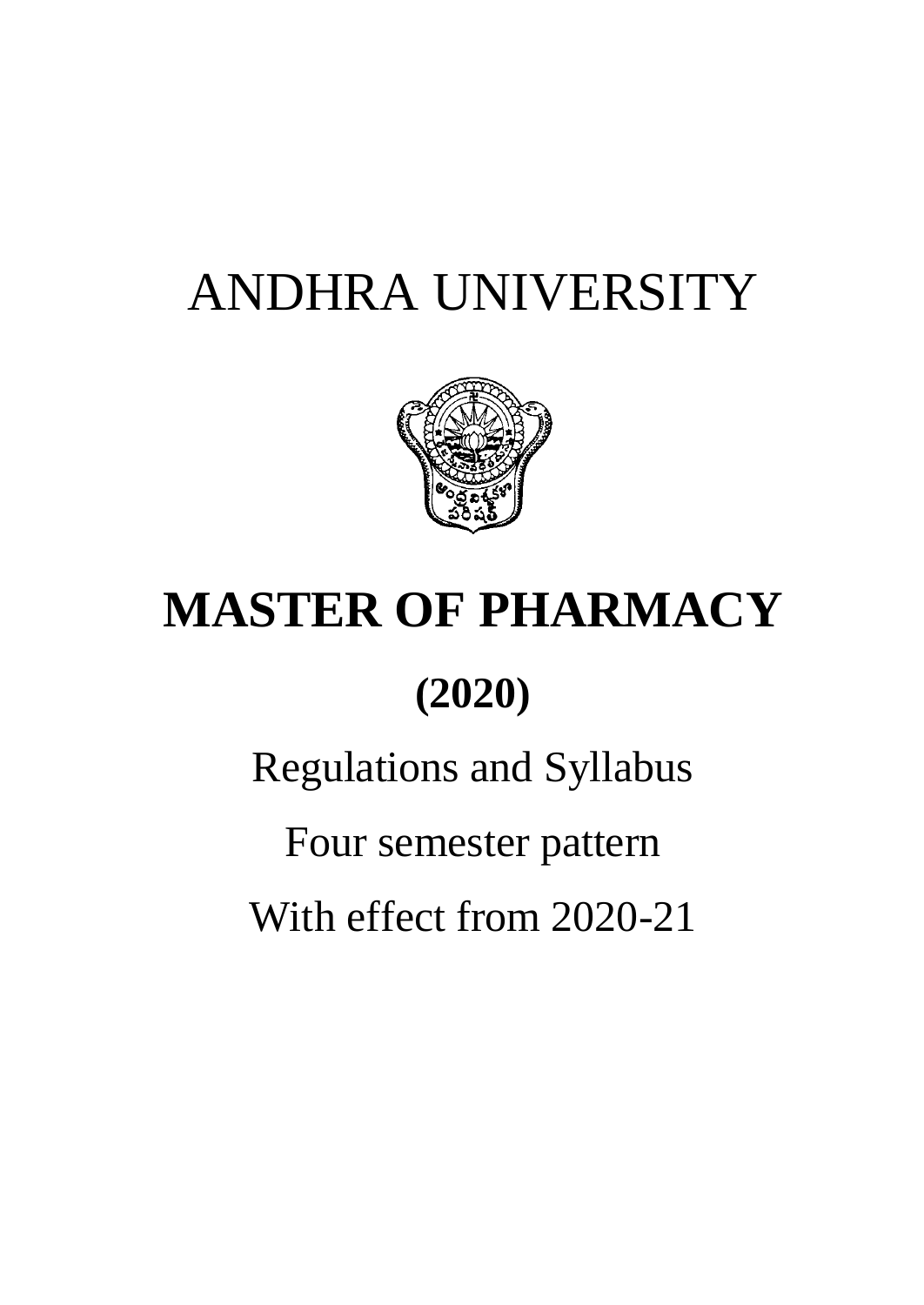# **M.PHARM (2020) REGULATIONS AND SYLLABUS**

# **INDEX:**

- 1. Admission, instruction and attendance
- 2. Examinations Sessional and Semester end
- 3. Eligibility criteria for appointment as examiner for M.Pharm examination
- 4. Regulations for pursuing M.Pharm III and IV Semester project
- 5. Declaration of results and classification:
- 6. Grading system:
- 7. Guidelines for paper setting and model papers.

# **1. Admission, instruction and attendance**

The degree of Master of Pharmacy of the Andhra University will be conferred on a candidate who has satisfied the following conditions:

- 1.1. The candidate must have passed the B.Pharm. Degree examination of this University or B.Pharm. Degree examinations of any other University recognized by the Academic Council as equivalent thereto in First or Second class; and must have qualified in any entrance examination, if prescribed.
- 1.2. Every student, selected for admission to PG Pharmacy program in any PCI approved institution should have obtained registration with the State Pharmacy Council or should obtain the same within one month from the date of his/her admission, failing which the admission of the candidate shall be cancelled.
- 1.3. The candidate should have undergone a regular course of study as prescribed hereunder extending over a period of four semesters, ordinarily consecutive, and satisfied the academic requirements as prescribed hereinafter. The course of instruction and periods of study shall be as given in the scheme of instruction and in the syllabus.
- 1.4. The subjects of specializations for Master of Pharmacy Course shall be as follows:
	- 1. Pharmaceutical Analysis
	- 2. Pharmaceutical Chemistry
	- 3. Pharmaceutics
	- 4. Pharmaceutical Biotechnology
	- 5. Pharmacology
	- 6. Pharmacognosy
	- 7. Pharmaceutical Regulatory Affairs
	- 8. Pharmaceutical Quality Assurance
	- 9. Industrial Pharmacy
	- 10. Pharmacy Practice
- 1.5. Instruction and examination in each academic year is spread over two semesters with a minimum of 96 working days in each semester (192 in any given academic year). The odd semesters shall be conducted from the month of July to November and the even semesters shall be conducted from the month of December to April.
- 1.6. Each period of instruction is of 45 minutes duration. Eight periods of instruction are provided on each day and there are six working days in a week (Monday to Saturday).
- 1.7. Attendance Requirements: A regular course of study during an academic semester means a minimum of average attendance of 80% of all the courses of the semester computed by totaling the number of periods of lectures and practicals, as the case may be, held in every course. In special cases where sufficient causes were shown, the Vice-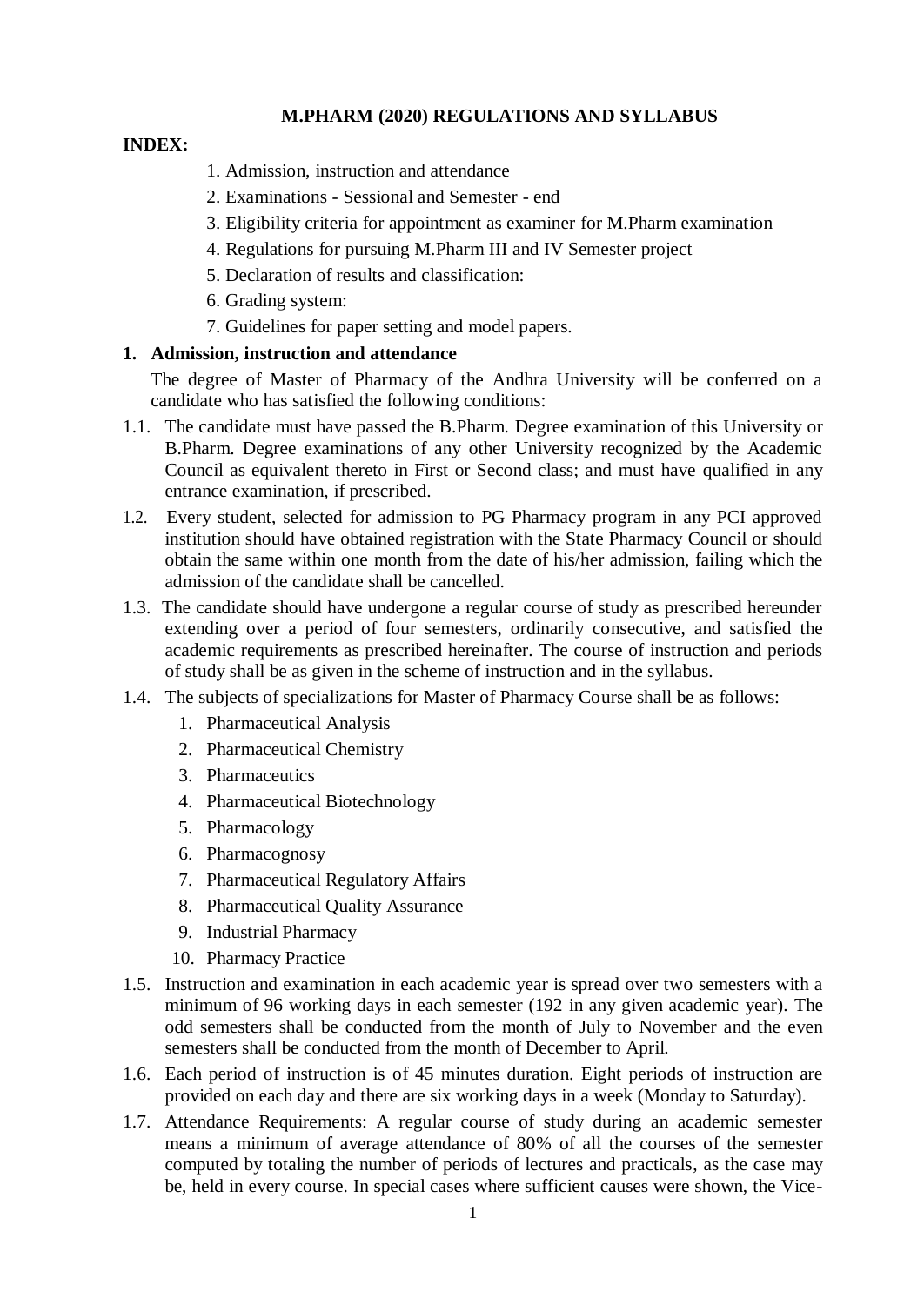Chancellor may on the recommendation of the Principal concerned condone the deficiency in the average attendance to an extent of 9% for reasons such as ill health, if the application for condonation is submitted at the time of actual illness and is supported by certificate of; authorized Medical officer approved by the Principal. However, in the case of students, who participate in activities like N.S.S., N.C.C., Inter-Collegiate tournaments conducted by Andhra University, Inter-University tournaments conducted by Inter-university Board and any such other activities involving the representation of the College/University with the prior approval of the principal, the candidate may be deemed to have attended the college during the period solely for the purpose of the examination.

- 1.7. A candidate who cannot satisfy the attendance requirements in clause 1.5 because of late admission under special circumstances reasonable and acceptable to the University on the basis of document, shall fulfill the following conditions; Average attendance: A candidate shall have attended at least a total of 90% of the periods-lectures/practicals as the case may be held from the date of admission and also shall attend at least 50% of the total working days during that academic semester (Late admission means, admissions made after 45 days from date of commencement of the academic semester for the course).
- 1.8. If any candidate fails to satisfy the regulation under 1.5 or 1.6 she/he shall not be allowed for the University Examinations at the end of the semester, and he/she shall not be allowed for promotion to the next higher class of study. He/she shall be required to repeat the regular course of study of that academic semester along with the next regular batch.
- 1.9. A regular record of attendance in theory, practical, seminar, assignment, journal club, discussion with the supervisor, research work presentation and dissertation shall be maintained by the department/teaching staff of respective courses.

# **2. Examinations – Internal assessment and Semester-end**

- 2.1. Assessment for the award of degree shall consists of (a) internal assessment for 30 marks in each of the theory and practical courses separately. (b) Semester-end examination as detailed in the scheme of examination for 70 marks in each of the theory and practical separately.
- 2.2. Regulations concerning internal assessment: Internal assessment consist of continuous mode (10 marks for theory and 15 marks for practical) and sessional examinations (20 marks for theory and 15 marks for practical)

| <b>Theory-Criteria</b>                     | <b>Marks</b> |
|--------------------------------------------|--------------|
| Attendance                                 | 5            |
| <b>Student-Teacher Interaction</b>         | 5            |
| Theory sessional examination               | 20           |
| <b>Total theory internal assessment</b>    | 30           |
| <b>Practical-Criteria</b>                  |              |
| Attendance                                 | 5            |
| $Record + Viva-voce$                       | 10           |
| Practical sessional examination            | 15           |
| <b>Total practical internal assessment</b> | 30           |

2.2.1. Scheme for awarding continuous mode marks for theory and practical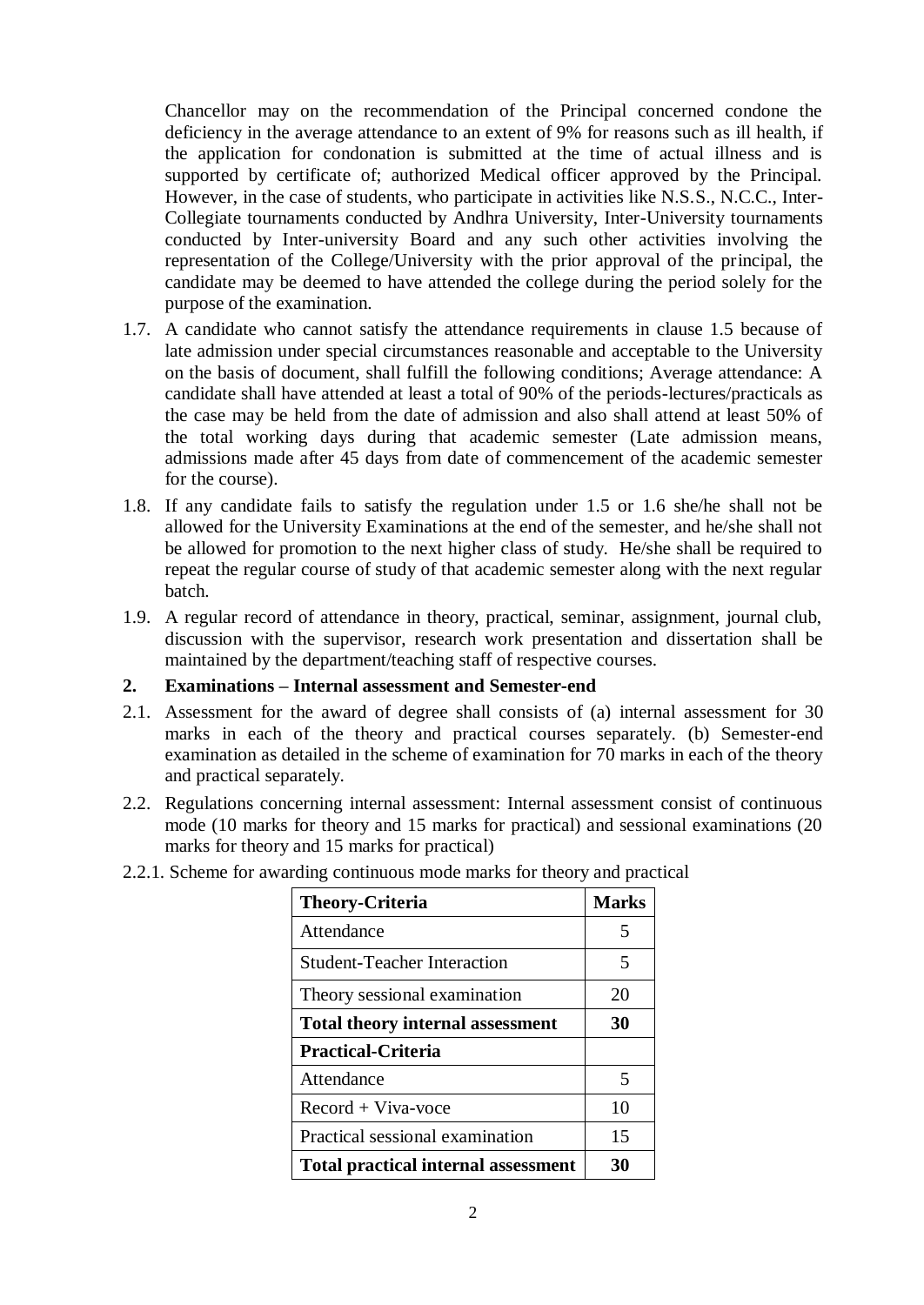| Percentage of Attendance | Theory/Practical      |
|--------------------------|-----------------------|
| $95 - 100$               | 5                     |
| 90-94                    |                       |
| 85-89                    |                       |
| 80-84                    | $\mathcal{D}_{\cdot}$ |
| Less than 80             |                       |

2.2.1.1. Guidelines for the allotment of marks for attendance

2.2.1.2. Guidelines for allotment of marks for Student-Teacher interaction

The teacher shall create some interactive sessions for theory topics and every student shall interact on the given topic relating to its application in pharmacy. The teacher should assess the student capacity for understanding of the concept taught. It shall not be like seminars.

2.2.1.3. Guidelines for allotment of marks Record + Viva-voce

The teacher should conduct viva-voce at the end of each practical and evaluate the record on continuous mode and shall award these marks.

2.2.4. Guidelines for sessional examinations

Two sessional examinations shall be conducted for each theory/practical course. The average marks of the two shall be computed.

The teacher who teaches the subject shall ordinarily to be the internal examiner.

There shall be no provision for the improvement of the sessional marks.

There is no minimum mark prescribed for sessional examination for pass in the end semester examination.

If any student is absent for a single or both sessional examinations, the candidate will be awarded "ZERO" in the respective examination.

The theory average sessional mark shall be finally computed for 20 marks and average practical sessional mark shall be finally computed for 15 marks.

- 2.3. Regulations concerning M.Pharm I and II semester evaluation pattern:
- 2.3.1. There shall be one semester end examination in each theory course based on the question paper set by an external paper setter and there shall be single valuation. There shall be one semester end examination in each practical course as per the scheme of examination and valuation shall be done by examiner. The duration of the practical examination is of 6 hours as prescribed.
- 2.3.2. However the student may apply for revaluation of any subject in theory papers after declaring the results as per University examination guide lines.
- 2.3.3. Seminar

A seminar at the end of first and second semesters is separately conducted keeping in view of the enrichment of required communication, presentation and explanatory skills. A minimum of four seminars shall be given during the semester before the Program Committee and other students and documented separately for record in a Semester Seminar Register.

2.3.4. Comprehensive viva

At the end of II Semester comprehensive viva will be conducted for all the subjects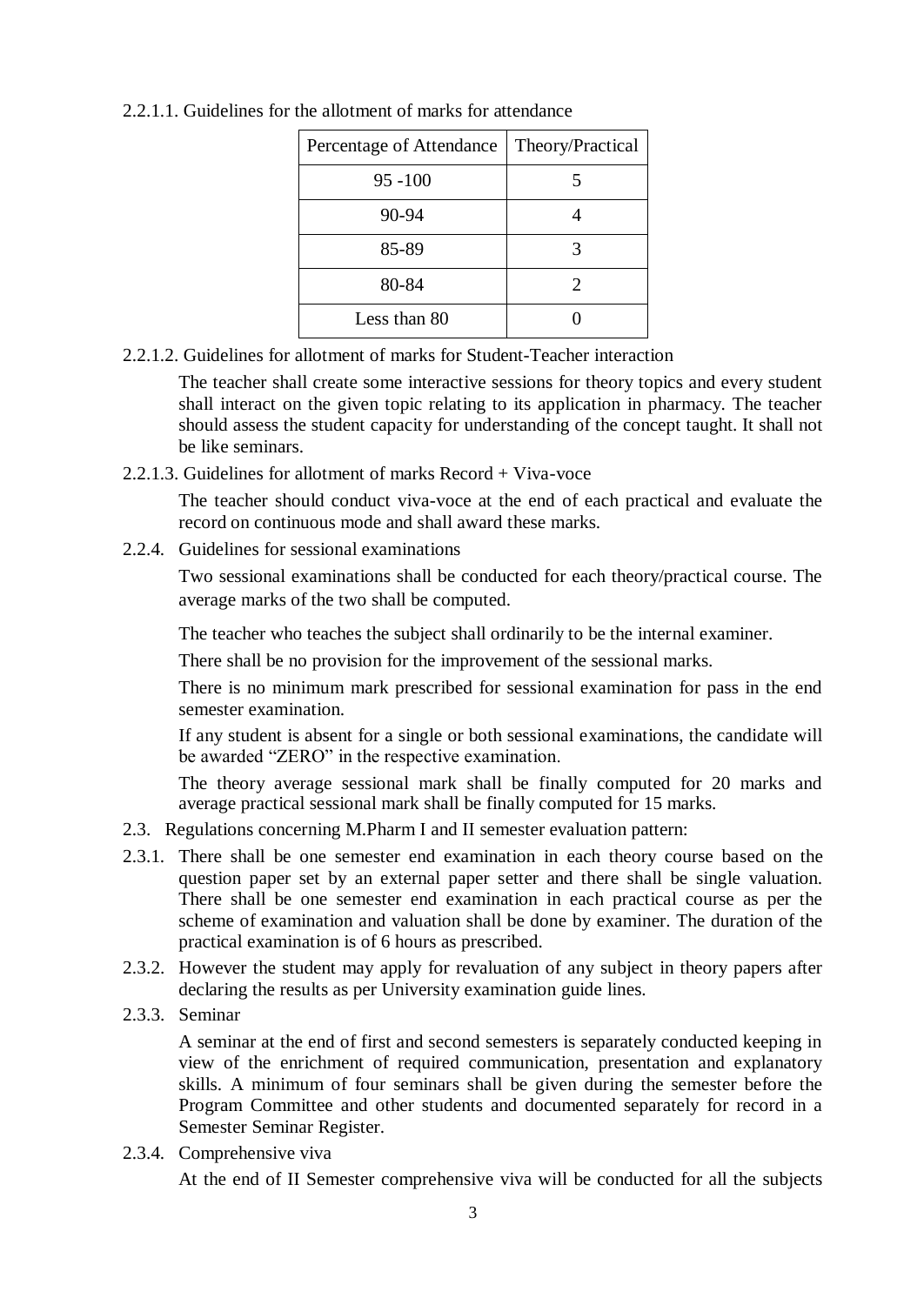covering the theory subjects of I  $&$  II semesters by the external examiner and eligible internal examiners (at least two from the college) who taught these subjects. The candidate should obtain minimum of 50% marks for passing the examination.

2.3.4. Journal Club

In case of Journal Club, based on the research proposal, each student shall collect a minimum of 5 research papers (published in a reputed journal with impact factor of Thomson & Reuters of not less than 1.0) and should discuss in a Programme Committee (consisting of Head of the Department, Research Supervisor and other Senior faculty members) and documented separately for record in a Journal Club Register.

- 2.3.5. A student shall be eligible to carry forward all the courses of I, II semesters. However, he/she shall not be eligible to attend the courses of IV semester until the candidate clears III semester Midterm Project Review.
- 2.4. Regulations concerning M. Pharm. III and IV Semester evaluation pattern:
- 2.4.1. Evaluation of the seminar on the objectives and work plan of the proposed project is to be completed within one month from the commencement of the project date with three examiners from the same college consisting of research guide, another teacher in the concerned specialization and third teacher from different specialization. These teachers must fulfill the eligibility criteria laid down in Section 3.
- 2.4.2. Evaluation of the M.Pharm III Semester Mid-term project review and seminar on selected topic will be done by the research guide and external examiner. The seminar on the selected topic shall not be the one connected with the topic of the thesis work but should be related to concerned specialization.
- 2.4.3. A candidate shall submit four copies of his/her thesis either printed or typed, embodying the results of research work done by him under direction of an approved research director following the specific guidelines as stipulated under Section 5. All the candidates must submit their thesis within the prescribed date as per the academic calendar.
- 2.4.4. The thesis submitted by the candidate shall be examined by a Board of Examiners consisting of an External Examiner and the research director and shall have to be approved after holding a viva voce examination to test the knowledge of the candidate in the subject. The thesis will be evaluated independently by the external examiner and research director and in case the difference between examiners is more than 20%, the thesis shall be sent to a second external examiner whose award shall be the final. The viva-voce examination will be jointly conducted both by the external examiner and research director. A candidate can re-submit the thesis in a revised form after further work, if required to do so.
- 2.4.5. A candidate desires of improving his/her class shall take either or both of the first two semesters as a whole.
- 2.5. Guidelines for writing the thesis

The thesis should have the following pages in order:

- 1. Title page highlighting the title, name of the candidate, reg. no., guide name, college name and month and year of submission.
- 2. The inner title page containing the same details on white background.
- 3. Certificate from the Head of the institution
- 4. Certificate from the Research Director
- 5. Certificate from the ethical committees for approval of study, if any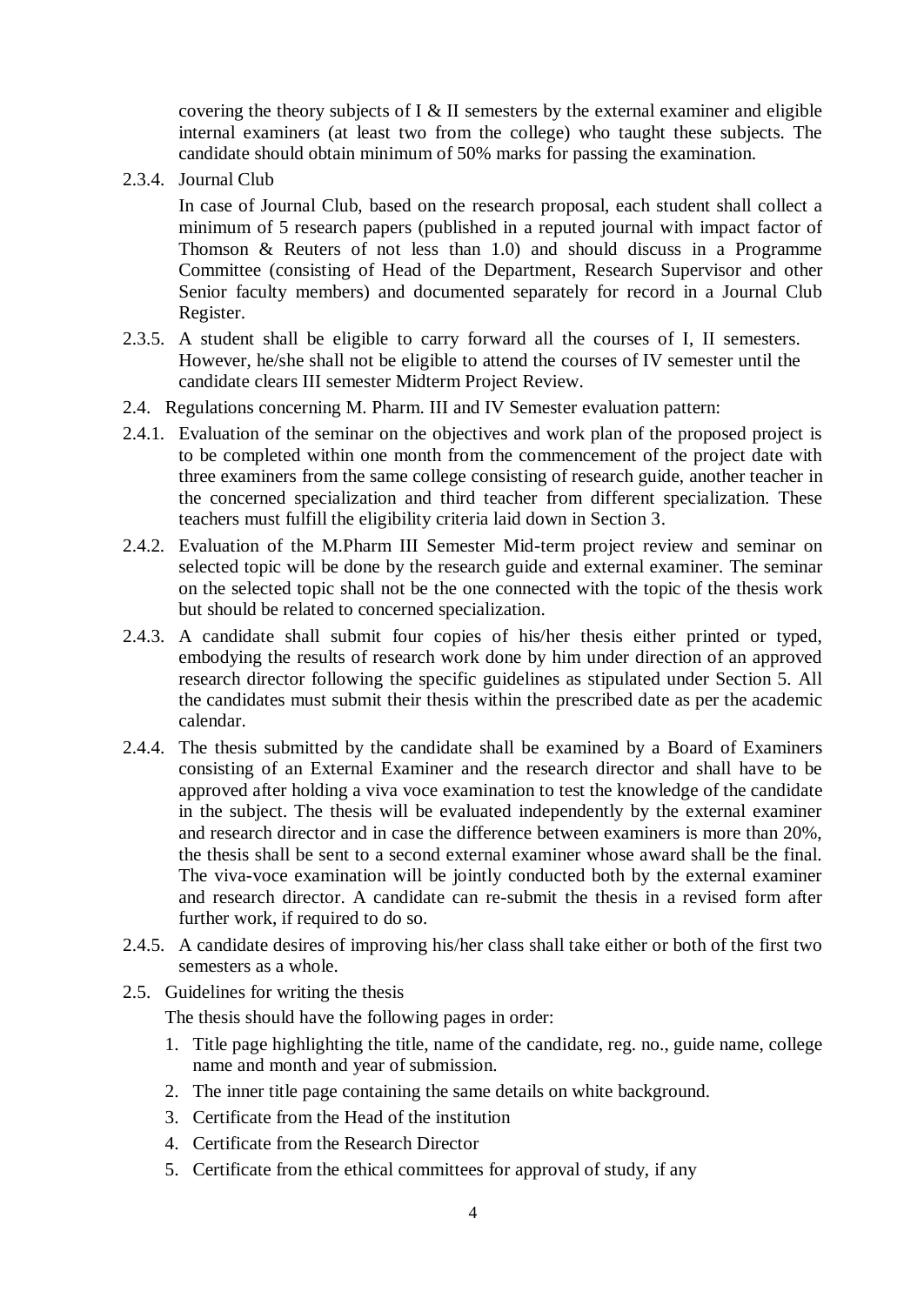- 6. Declaration by the student
- 7. Acknowledgements
- 8. Index highlighting chapter titles and sections titles
- 9. Index for tables, figures and plates, if any
- 10. Abbreviations and symbols
- 11. Materials used in the investigation with their procurement details like name of the company, batch number etc.
- 12. Equipment used in the study with the model number and other details
- 13. The thesis should contain the following chapters:
	- a) Aim and objectives of the investigation
	- b) Introduction and literature survey
	- c) Description: Methods and Materials, etc.
	- d) Experimental work
	- e) Results and discussion
	- f) Summary and conclusions
	- g) References (The references may be included at the end of each chapter or at the end of the thesis according to the convenience)
- 2.5.1. The thesis should be typed in times new roman in 12 font size with 1.5 line spacing from the beginning of the thesis including titles to the chapters and sections. Bold font may be used wherever necessary. The students are expected to follow scientific grammar for writing *in vivo* etc. which should be in italics.
- 2.5.2. The citation of references should be done carefully by citing the complete reference i.e. name of all the authors. Usage of et al. is not allowed in the citation of reference. The students are expected to give the primary references rather than secondary or higher levels of references. The presentation of reference must be in Vancouver style.
- 2.5.3. No code names or numbers are allowed to be written in the thesis for the materials used in the project.
- 2.5.4. The examiners of thesis evaluation are expected to verify all this and appropriate corrections are to be made before conducting the viva-voce examination.
- 2.5.5 Project Work/IV Semester Assessment Division of Marks:

Course 402 -Thesis Evaluation (Max. Marks – 150)

| <b>Criteria of Evaluation</b>    | <b>Marks</b> |
|----------------------------------|--------------|
| Seminar/Presentation of work     | 20           |
| Objective $(s)$ of the work done | 20           |
| Methodology adopted              | 40           |
| <b>Results and Discussion</b>    | 40           |
| <b>Conclusions and Outcomes</b>  | 30           |
| Total                            | 150          |

The division of marks shall be clearly indicated for every candidate in the marks statement being sent to the University.

2.6. End Semester examinations

The End Semester examination for each theory, practical and other courses through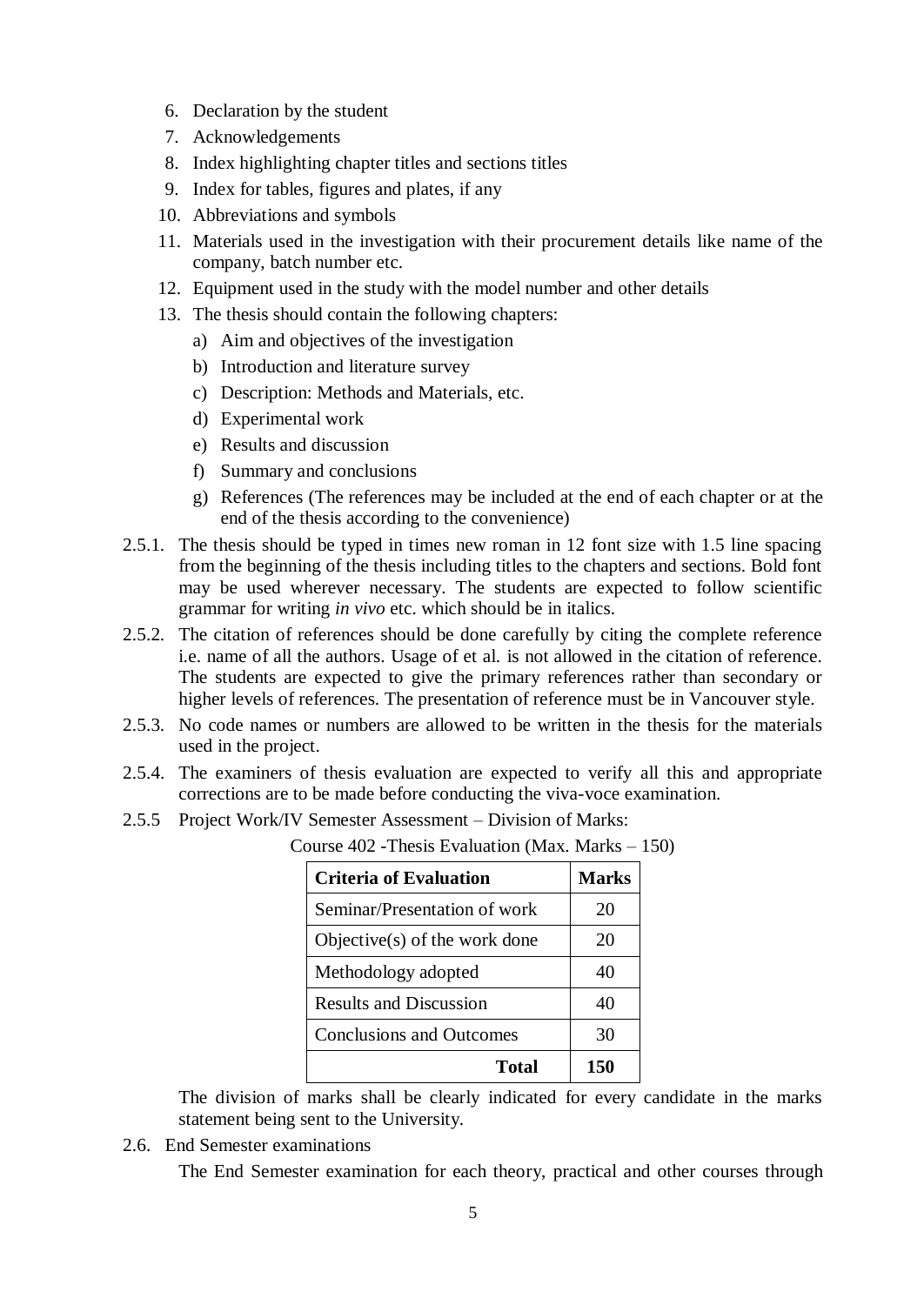semesters I to IV shall be conducted by the University except for the subject with asterisk symbol (\*) in the tables of the each specialization courses (Non University Examinations) for which examinations shall be conducted by the subject experts at college level and the marks/grades shall be submitted to the University. In case of theory examinations, the question paper of the corresponding subject shall be mailed (Official mail id) to the Controller of Examinations and Chairman, BOS with signature of the Head of the Institute in PDF format within twenty four hours after completion of the examination.

# **3. Eligibility criteria for appointment as examiner for M.Pharm examination**

- 3.1. In order to eligible to be appointed as an internal examiner for the semester end examination in the respective specialization, a teacher shall have M. Pharm. or Ph.D. in the respective specialization with at least three years of M.Pharm teaching experience for the course concerned.
- 3.2. The eligibility of a teacher for guiding the M.Pharm III and IV semester project is as follows:
- 3.2.1. The teacher must have M.Pharm/Ph.D. in the respective specialization with an experience of minimum 3 years of Post Graduate teaching in the respective specialization.
- 3.2.2. The eligibility of such teachers qualified for guiding M.Pharm projects must be ratified by the Board of Studies before commencement of M.Pharm guidance.
- 3.2.3. The recognized M.Pharm guides are not eligible to guide more than **6** students in one academic year including joint guidance.

#### **4. Regulations for pursuing M.Pharm III and IV Semester project**

- 4.1. Students desirous of pursuing M.Pharm III and IV semester projects outside college are required to get the approval from the college before one month from the commencement of the project work. The research work can be carried out in a GMP compliant industry (as approved by WHO, USFDA etc.) and Central research laboratories like IICT, CDRI, NIH etc. or DSIR and Drug Control Administration recognized laboratories. A certificate to that effect must be incorporated in the M.Pharm thesis indicating the duration of stay. If the duration of stay is less than nine months the remaining period of stay in the college should be certified by the research supervisor and the Principal.
- 4.2. All the students should present a seminar on the objectives of their work, work plan, etc. within one month from the commencement of the project. The students should attend a mid-term review seminar in the presence of a committee consisting of one external examiner, research director. The suggestions made by the committee are to be taken into consideration for further work and should be presented in the thesis.

# **5. Declaration of results and classification:**

- 5.1. A candidate shall be declared to have passed the examination held at the end of each semester if obtains i) not less than 40% in the each theory and 50% in each practical, seminar, comprehensive viva, thesis and thesis viva-voce at the end of each semester end examination and ii) an aggregate of 50% of all examinations of that semester including sessoinals. There are no minimum marks prescribed for sessional examination.
- 5.2. A candidate who has successfully completed the examination in a course by securing not less than 50% of marks shall not be permitted to retake the examination in that course.
- 5.3. A candidate who fails to secure 50% of marks on the aggregate but secures 50% or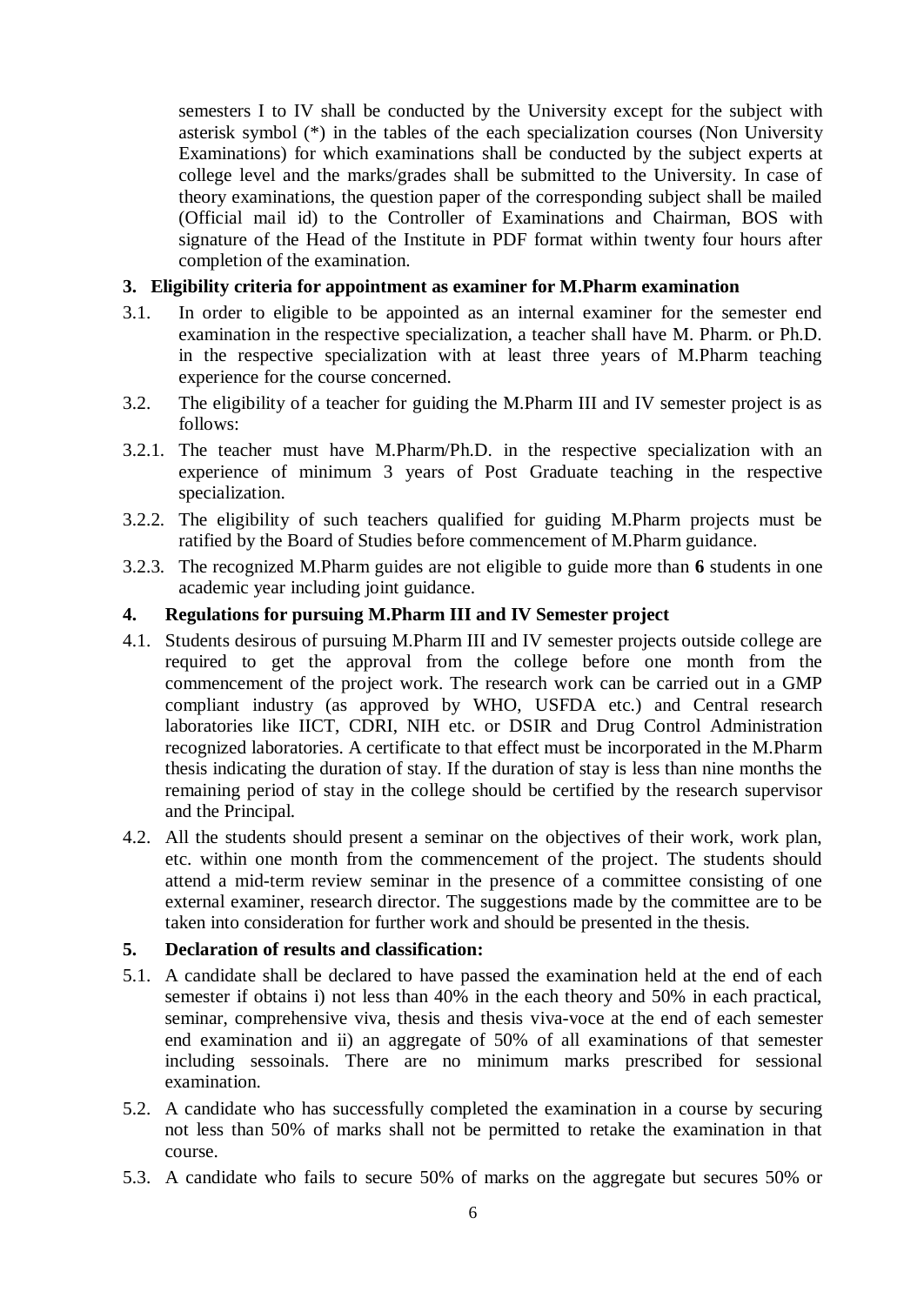more in some courses and between 40-49% in the other courses, he/she shall be required to retake the semester and supplementary examination in one or more of the courses in which he/she secures less than 50% of marks as per his/her choice to satisfy the requirement of 50% aggregate.

5.4. Declaration of class

The classes shall be awarded on the basis of CGPA as follows

|                     | First Class with Distinction = CGPA of 7.50 and above |
|---------------------|-------------------------------------------------------|
| <b>First Class</b>  | $=$ CGPA of 6.00 to 7.49                              |
| <b>Second Class</b> | $CGPA$ of 5.00 to 5.99                                |

# **6. Grading system:**

- 6.1. Appropriate letter grades are awarded in each theory and practical subject to only such candidates who have passed in the university examinations. Internal assessment marks and university examination marks put together will be taken into account for the letter grading system in each subject separately.
- 6.2. A candidate registered for the university examination but fails to appear or fails to score the minimum required 40% marks in the university examination will get a grade 'F', indicating failure or grade of incompletion.
- 6.3. A subject successfully completed cannot be repeated. Final evaluation of each subject (theory and practical separately) will be carried out on a 10- point grading system corresponding to the marks obtained in that subject. Each subject letter grade is converted into a specific grade value associated with the letter grade as given below (Table).
- 6.4. Grading of performances

Based on the performance, each student shall be awarded a final letter grade at the end of the semester for each course. The letter grades and their corresponding grade points are given below.

| Percentage of marks                                                                                  | Grade         | Grade<br>points |
|------------------------------------------------------------------------------------------------------|---------------|-----------------|
| $90.00 - 100$                                                                                        | $\Omega$      | 10.0            |
| $80.00 - 89.99$                                                                                      | A             | 9.0             |
| $70.00 - 79.99$                                                                                      | B             | 8.0             |
| $60.00 - 69.99$                                                                                      | $\mathcal{C}$ | 7.0             |
| $50.00 - 59.99$                                                                                      | D             | 6.0             |
| $40.00 - 49.99$                                                                                      | E             | 5.0             |
| < 40.00                                                                                              | $F$ (Fail)    | 0.0             |
| The grade W represents failure due to insufficient<br>attendance in the semester or year             | W             | 0.0             |
| Incomplete (subsequently to be changed into pass<br>or $E$ or $O$ or $F$ grade in the same semester) | T             | 0.0             |

# **10-Point grading system**

6.5 The Semester grade point average (SGPA):

The performance of a student in a semester is indicated by a number called 'Semester Grade Point Average' (SGPA). The SGPA is the weighted average of the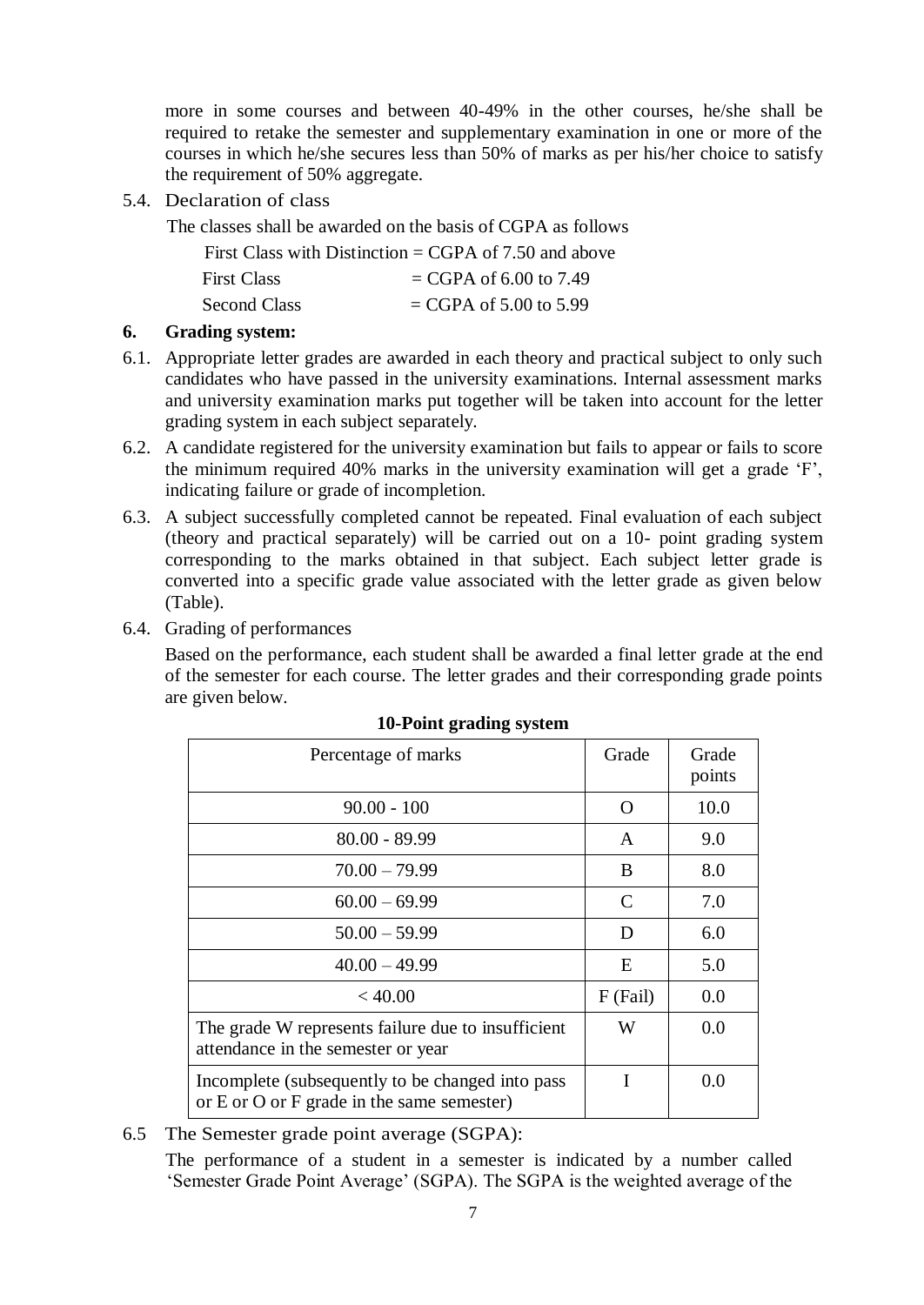grade points obtained in all the courses by the student during the semester. For example, if a student takes five courses (Theory/Practical) in a semester with credits C1, C2, C3 and C4 and the student's grade points in these courses are G1, G2, G3 and G4, respectively, and then students' SGPA is equal to:

# $SGPA = \frac{C1G1 + C2G2 + C3G3 + C4G4}{C1}$  $C1+C2+C3+C4$

The SGPA is calculated to two decimal points. It should be noted that, the SGPA for any semester shall take into consideration the F and AB grade awarded in that semester. For example if a learner has F or AB grade in course 4, the SGPA shall then be computed as:

# $SGPA = \frac{C1G1 + C2G2 + C3G3 + C4*ZERO}{}$

 $\overline{C1+C2+C3+C4}$ The credits allotted to each course are given in the respective specialization **Tables 1-10**.

6.6. Cumulative Grade Point Average (CGPA)

The CGPA is calculated with the SGPA of all the IV semesters to two decimal points and is indicated in final grade report card/final transcript showing the grades of all IV semesters and their courses. The CGPA shall reflect the failed status in case of F grade(s), till the course(s) is/are passed. When the course(s) is/ are passed by obtaining a pass grade on subsequent examination(s) the CGPA shall only reflect the new grade and not the fail grades earned earlier. The CGPA is calculated as:

$$
CGPA = \frac{c1s1 + c2s2 + c3s3 + c4s4}{c1 + c2 + c3 + c4}
$$

Where  $C_1, C_2, C_3, C_4$  is the total number of credits for semester I, II, III and IV and S1, S2, S3 and S4 are the SGPA of semester I, II, III and IV.

# **7. Guidelines for paper setting and model papers.**

- 7.1. Guidelines for theory paper setting for semester end examinations
- 7.1.1. The semester end question paper in each theory course is to be set for a total of 70 marks by an external paper setter as per the general model given below.
- 7.1.2. Question paper consists of 5 questions each carrying 5 marks out of which 4 questions are to be answered by the candidate and 7 questions each carrying 10 marks out of which 5 questions are to be answered by the candidate for a total of 70 marks. Each main question may contain subsections like a, b, c etc.
- 7.1.3. The questions given should be spread over the entire syllabus in an even manner covering all the units as per the pattern of the question paper given below.
- 7.1.4. Model question paper for theory course:

| Course No.                                             |                |
|--------------------------------------------------------|----------------|
| <b>Specialization Name:</b>                            |                |
| Title of the course:                                   |                |
| Time: 3 Hours                                          | Max. Marks: 70 |
| Part A (Question Numbers 1-5)                          |                |
| Answer any <b>four</b> questions out of five questions | $4X5=20$       |
| One question has to be set from each unit.             |                |
| Part B                                                 |                |
|                                                        |                |

Answer any **five** questions out of **seven** questions (Question Numbers 6-12) 5X10=50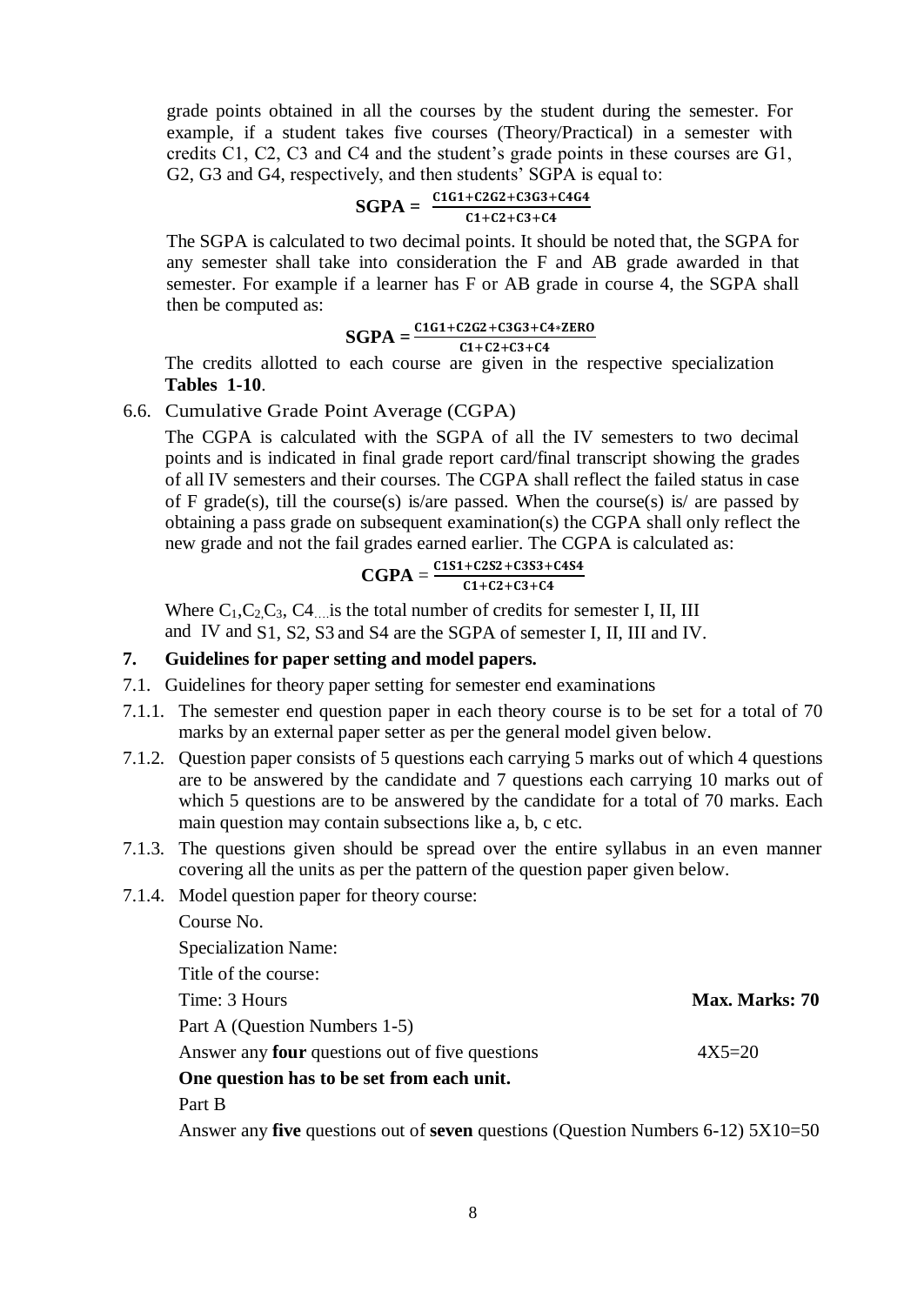**Five questions are to be set from five units and the remaining two should cover at least four out of five units. The main questions may contain sub question like 6(a), 6(b) etc.**

- 7.2. Guidelines for practical paper setting for semester end examination
- 7.2.1. The question paper in each semester end practical examination is to be set jointly by two examiners and evaluated, one external and one internal as per the general model provided below.
- 7.2.2. Model question paper for practical course:

Course No. Title of the course Time: 6 hrs. 1. Synopsis 10 marks 2. Major experiment 30 marks 3. Minor experiment 20 marks 20 marks 4. Viva voce 10 marks **Total: 70 marks**

7.3. Guidelines for theory/practical sessional examination paper setting:

| Question paper pattern for theory Sessional examinations                                                  |           |
|-----------------------------------------------------------------------------------------------------------|-----------|
| Max. Marks: 30                                                                                            |           |
| Time: 2 Hours                                                                                             |           |
| Part A                                                                                                    |           |
| Answer any <b>two</b> questions out of three questions                                                    | $2X5=10$  |
| Part B                                                                                                    |           |
| Answer any <b>two</b> questions out of three questions                                                    | $2X10=20$ |
| Each of the sessional examination question paper should cover at least half the<br>units of the syllabus. |           |
| Question paper pattern for practical sessional examinations                                               |           |
| Max. Marks: 30                                                                                            |           |
| Time: 4 hours                                                                                             |           |

|               | Total: 30 Marks |
|---------------|-----------------|
| 3. Viva       | 5 Marks         |
| 2. Experiment | 20 Marks        |
| 1. Synopsis   | 5 Marks         |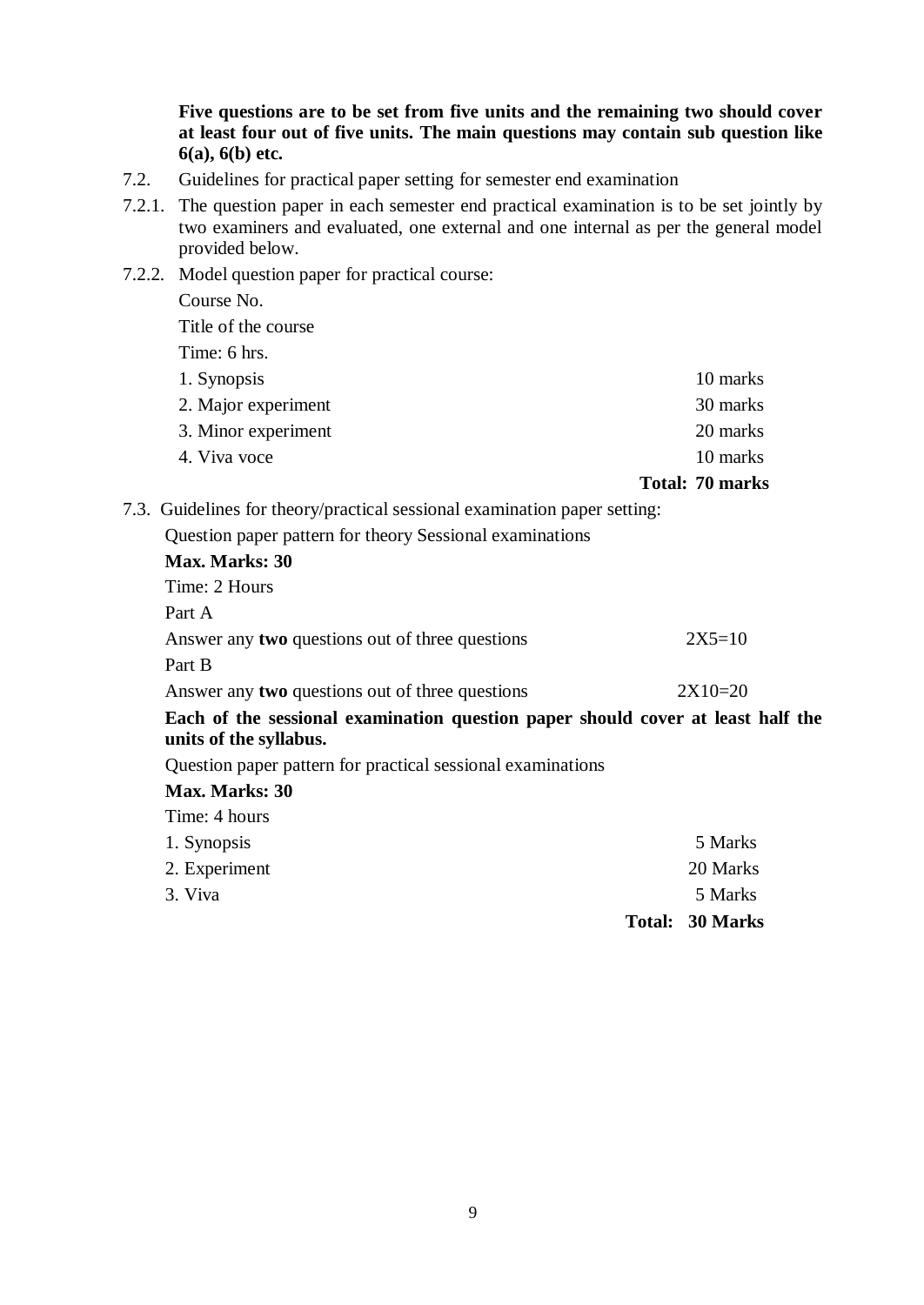**Table 3: Pharmaceutics (MPH)**

| Code               | <b>Course</b>                                                                  | <b>Credits</b> | Hours/<br>week | <b>Internal Assessment</b> |                          |              |                                    |              |
|--------------------|--------------------------------------------------------------------------------|----------------|----------------|----------------------------|--------------------------|--------------|------------------------------------|--------------|
|                    |                                                                                |                |                | <b>Continuous</b><br>mode  | <b>Sessional</b><br>Exam | <b>Total</b> | <b>Semester</b><br><b>End Exam</b> | <b>Total</b> |
| <b>I</b> Semester  |                                                                                |                |                |                            |                          |              |                                    |              |
| <b>MPH 101T</b>    | Modern Pharmaceutical Analytical Techniques                                    | 4              | 4              | 10                         | 20                       | 30           | 70                                 | 100          |
| <b>MPH 102T</b>    | Advanced Biopharmaceutics & Pharmacokinetics<br>(Common paper for MPH and MIP) | 4              | 4              | 10                         | 20                       | 30           | 70                                 | 100          |
| <b>MPH 103T</b>    | <b>Modern Pharmaceutics</b>                                                    | $\overline{4}$ | $\overline{4}$ | 10                         | 20                       | 30           | 70                                 | 100          |
| <b>MPH 104T</b>    | <b>Regulatory Affairs</b>                                                      | 4              | 4              | 10                         | 20                       | 30           | 70                                 | 100          |
| <b>MPH 105P</b>    | Pharmaceutics Practical - I                                                    | $\overline{2}$ | 6              | 15                         | 15                       | 30           | 70                                 | 100          |
| <b>MPH 106P</b>    | Pharmaceutics Practical - II                                                   | $\overline{2}$ | 6              | 15                         | 15                       | 30           | 70                                 | 100          |
| <b>MPH 107</b>     | Seminar*                                                                       | $\overline{2}$ | $\overline{4}$ | 50                         | $---$                    | $---$        | $---$                              | 50           |
|                    | <b>Total</b>                                                                   | 22             | 32             | $---$                      | ---                      | ---          | ---                                | 650          |
| <b>II</b> Semester |                                                                                |                |                |                            |                          |              |                                    |              |
| <b>MPH 201T</b>    | Molecular Pharmaceutics (Nano Technology and<br>Targeted DDS)                  | 4              | 4              | 10                         | 20                       | 30           | 70                                 | 100          |
| <b>MPH 202T</b>    | Drug Delivery Systems (DDS)                                                    | $\overline{4}$ | $\overline{4}$ | 10                         | 20                       | 30           | 70                                 | 100          |
| <b>MPH 203T</b>    | Computer Aided Drug Development (CADD)                                         | $\overline{4}$ | $\overline{4}$ | 10                         | 20                       | 30           | 70                                 | 100          |
| <b>MPH 204T</b>    | Pharmaceutical and Cosmetic Product Development                                | $\overline{4}$ | $\overline{4}$ | 10                         | 20                       | 30           | 70                                 | 100          |
| <b>MPH 205P</b>    | <b>Pharmaceutics Practical - III</b>                                           | $\overline{2}$ | 6              | 15                         | 15                       | 30           | 70                                 | 100          |
| <b>MPH 206</b>     | Comprehensive Viva                                                             | $\overline{2}$ | $---$          | $---$                      | $---$                    | $---$        | $---$                              | 50           |
| <b>MPH 207</b>     | Seminar*                                                                       | $\overline{2}$ | $\overline{2}$ | 50                         | $---$                    | $---$        | $---$                              | 50           |
|                    | <b>Total</b>                                                                   | 22             | 26             | $---$                      | ---                      | ---          | ---                                | 600          |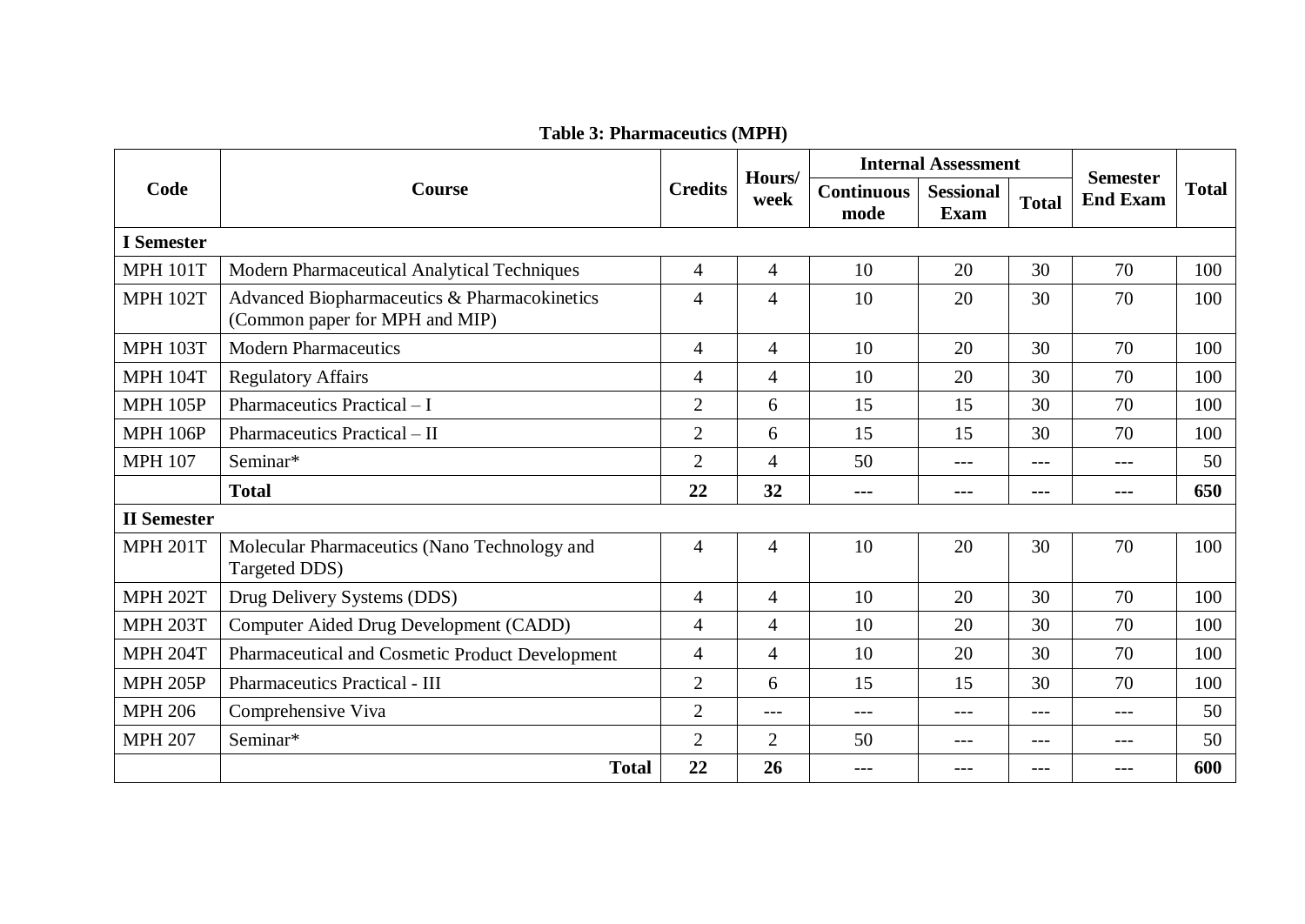| <b>III</b> Semester |                                                                         |                |                |         |         |       |         |     |
|---------------------|-------------------------------------------------------------------------|----------------|----------------|---------|---------|-------|---------|-----|
| <b>MRM 301T</b>     | Research Methodology and Biostatistics*                                 | $\overline{2}$ | 4              | 10      | 20      | 30    | 70      | 100 |
| <b>MPH 302</b>      | Journal Club*                                                           | $\overline{2}$ | 2              | 50      | $---$   | $---$ | ---     | 50  |
| <b>MPH 303</b>      | Discussion /Presentation (Dissertation Title $\&$<br>Project Proposal)* | $\overline{2}$ | $---$          | 50      | ---     | $---$ | $- - -$ | 50  |
| <b>MPH 304</b>      | Seminar on selected topic                                               | 4              | 4              |         |         | $---$ | 100     | 100 |
| <b>MPH 305</b>      | Research Work Progress (Mid Term Report)                                | 10             | 20             | ---     |         |       | 200     | 100 |
|                     | <b>Total:</b>                                                           | 20             | 30             | $- - -$ | ---     | ---   | ---     | 400 |
| <b>IV Semester</b>  |                                                                         |                |                |         |         |       |         |     |
| <b>MPH 401</b>      | Journal Club*                                                           | $\overline{2}$ | $\overline{2}$ | 50      | $- - -$ | ---   | ---     | 50  |
| <b>MPH 402</b>      | Thesis evaluation                                                       | 12             | 20             | $- - -$ | $- - -$ | ---   | 150     | 150 |
| <b>MPH 403</b>      | Thesis viva                                                             | 4              | $---$          | $- - -$ | $- - -$ | ---   | 50      | 50  |
|                     | <b>Total:</b>                                                           | 20             | 22             |         |         |       | ---     | 250 |

# **Table 3: Pharmaceutics (MPH) continued**

\* Non-University Examination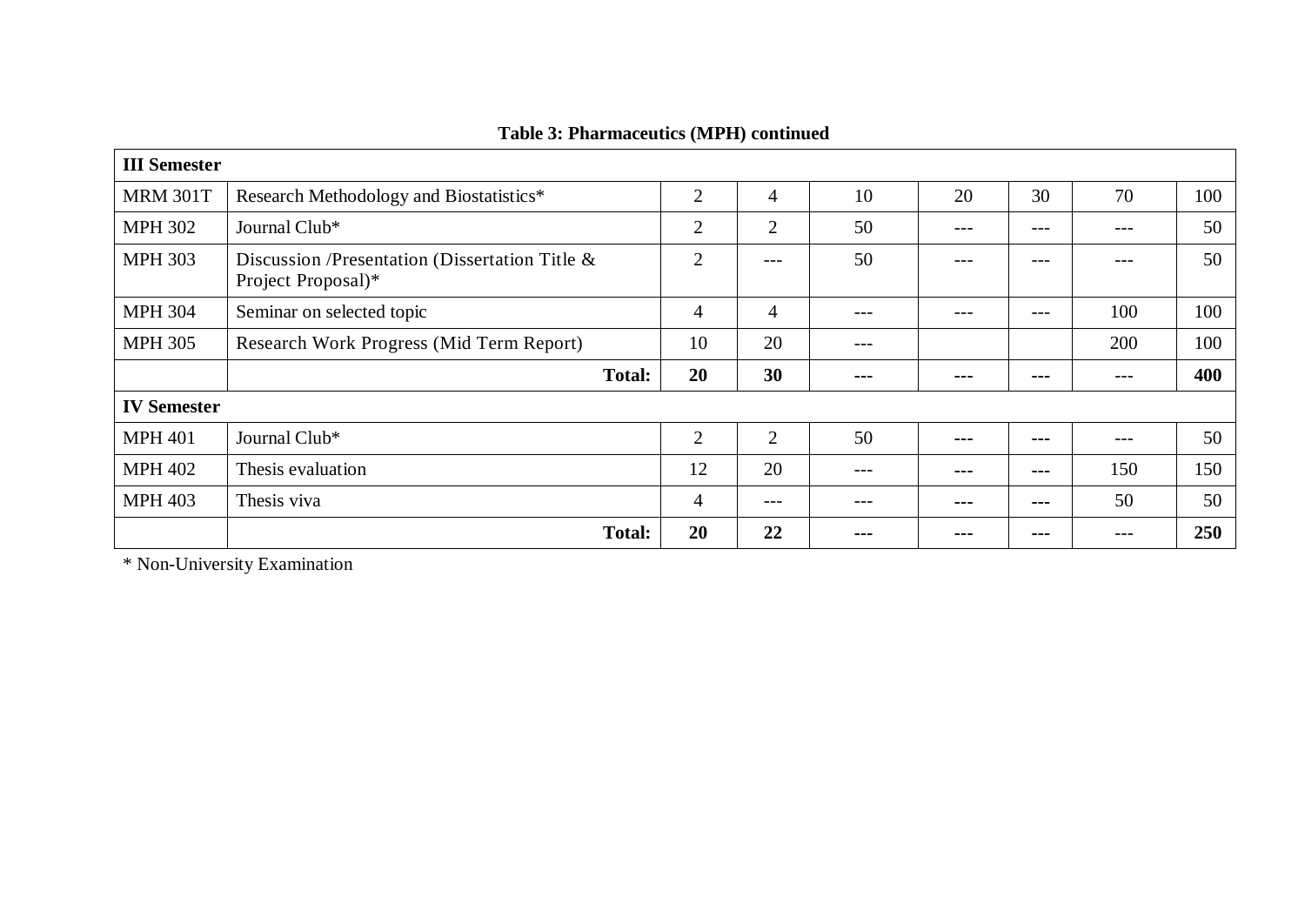# **PHARMACEUTICS (MPH) First Semester MODERN PHARMACEUTICAL ANALYTICAL TECHNIQUES (MPH 101T) (Note: Common paper for MPA, MPC, MPH, MPB, MPL, MPG, MQA, & MIP, specializations)**

# **Unit 1:**

**a. UV-visible spectroscopy:** Introduction, theory, laws and instrumentation associated with UV-visible spectroscopy, choice of solvents and solvent effect and applications of UV-visible spectroscopy.

**b. IR spectroscopy:** Theory, modes of molecular vibrations, sample handling, instrumentation of dispersive and Fourier-Transform IR Spectrometer, factors affecting vibrational frequencies and applications of IR spectroscopy, data interpretation.

**c. Spectroflourimetry:** Theory of fluorescence, factors affecting fluorescence (characteristics of drugs that can be analyzed by flourimetry), quenchers, instrumentation and Applications of fluorescence spectrophotometer.

**d. Flame emission spectroscopy and Atomic absorption spectroscopy:** Principle, instrumentation, interferences and applications. **12 Hours**

# **Unit 2:**

**NMR spectroscopy:** Quantum numbers and their role in NMR, Principle, Instrumentation, Solvent requirement in NMR, Relaxation process, NMR signals in various compounds, Chemical shift, Factors influencing chemical shift, Spin-Spin coupling, Coupling constant, Nuclear magnetic double resonance, Brief outline of principles of FT-NMR and 13C NMR. Applications of NMR spectroscopy. **10 Hours**

# **Unit 3:**

**Mass Spectroscopy:** Principle, Theory, Instrumentation of Mass Spectroscopy, Different types of ionization like electron impact, chemical, field, FAB and MALDI, APCI, ESI, APPI Analyzers of Quadrupole and Time of Flight, Mass fragmentation and its rules, Meta stable ions, Isotopic peaks and Applications of Mass spectroscopy. 1**0 Hours**

# **Unit 4:**

**Chromatography:** Principle, apparatus, instrumentation, chromatographic parameters, factors affecting resolution, isolation of drug from excipients, data interpretation and applications of the following:

**a)** Thin Layer chromatography **b)** High Performance Thin Layer Chromatography **c)** Ion exchange chromatography **d)** Column chromatography **e)** Gas chromatography **f)** High Performance Liquid chromatography **g)** Ultra High Performance Liquid chromatography **h)** Affinity chromatography **i)** Gel Chromatography. **14 Hours**

# **Unit 5:**

**a. Electrophoresis:** Principle, Instrumentation, Working conditions, factors affecting separation and applications of the following: a) Paper electrophoresis b) Gel electrophoresis c) Capillary electrophoresis d) Zone electrophoresis e) Moving boundary electrophoresis f) Iso electric focusing.

**b. X ray Crystallography:** Production of X rays, Different X ray methods, Bragg's law, Rotating crystal technique, X ray powder technique, Types of crystals and applications of Xray diffraction.

**c. Thermal Techniques:** Principle, instrumentation, advantage and disadvantages, Pharmaceutical applications of DSC, DTA & TGA.

**d. Microscopic techniques**: Principles and applications of Scanning Electron Microscopy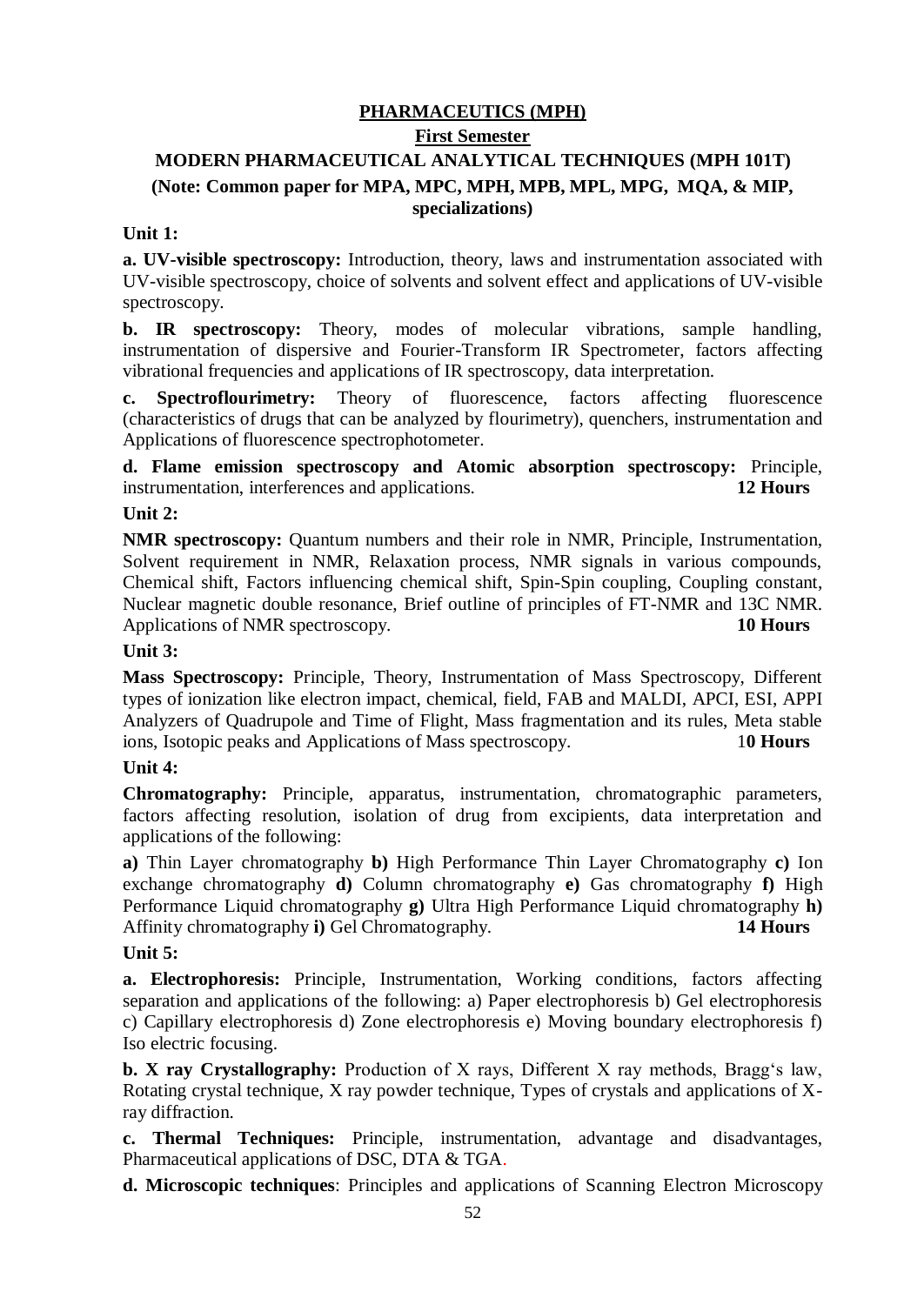and Transmission Electron Microscopy analysis. **14 Hours**

# **REFERENCES**

- 1. Spectrometric Identification of Organic compounds Robert M Silverstein. 6<sup>th</sup> ed. John Wiley & Sons, 2004.
- 2. Principles of Instrumental Analysis Doglas A Skoog, F. James Holler & Timothy A. Nieman. 5<sup>th</sup> ed. Eastern Press, Bangalore, 1998.
- 3. Instrumental Methods of Analysis Willards.  $7<sup>th</sup>$  ed. CBS Publishers, New Delhi.
- 4. Practical Pharmaceutical Chemistry Beckett and Stenlake. Vol 2. 4<sup>th</sup> ed. CBS Publishers, New Delhi
- 5. Organic Spectroscopy William Kemp. 3<sup>rd</sup> ed. ELBS, 1991.
- 6. Quantitative Analysis of Drugs in Pharmaceutical Formulation  $-$  P.D. Sethi.  $3<sup>rd</sup>$  ed. CBS Publishers, New Delhi, 1997.
- 7. Pharmaceutical Analysis Modern Methods Part B J.W. Munson. Vol 11. Marcel-Dekker Series.
- 8. Spectroscopy of Organic Compounds P.S. Kalsi. 2<sup>nd</sup> ed. Wiley Estern Ltd., Delhi.

# 9. Textbook of Pharmaceutical Analysis - K.A. Connors.  $3<sup>rd</sup>$  ed. John Wiley & Sons. **ADVANCED BIOPHARMACEUTICS & PHARMACOKINETICS (MPH 102T) (Common paper for MPH and MIP specializations)**

# **Unit 1:**

**Drug absorption from the gastrointestinal tract and other routes of administration:** Mechanisms and factors affecting drug absorption from different routes, influence of pH– partition theory on drug absorption. Factors affecting dissolution rate and its process, Noyes-Whitney equation. dissolution testing methods for solids - tablets, capsules and for suspensions. Correlation of in vivo and in vitro dissolution data. **12 Hours**

# **Unit 2:**

**Biopharmaceutical considerations in drug product design and in vitro drug product performance.** Introduction - biopharmaceutical factors affecting bioavailability, rate limiting steps in drug absorption, physicochemical nature of drug, formulation factors affecting drug product performance. In vitro dissolution and drug release testing, dissolution test apparatus and methods as per IP and USP for different types of drug delivery systems, design of dissolution testing for conventional and controlled release products. Data handling and correction factor, bio relevant media, similarity and dissimilarity factors  $f_1 \& f_2$ , alternative methods of dissolution testing, problems of variable control in dissolution testing performance of drug products. Drug product stability during dissolution testing, in vitro evaluation of drug release from different dosage forms. **12 Hours**

# **Unit 3:**

**Pharmacokinetics:** Basic considerations, pharmacokinetic models, compartment modeling: one compartment model - IV bolus, IV infusion, extra-vascular. Multi compartment models in brief, calculation of parameters in two compartment models. Non-linear pharmacokinetics: causes of non-linearity, Michaelis – Menten equation, estimation of  $k_m$  and  $V_{max}$ . Concept of clearance and its applications. Problems related to the above. **12 Hours**

# **Unit 4:**

**Drug Product Performance:** Bioavailability and bioequivalence, drug product performance, purpose of bioavailability studies, relative and absolute availability. Methods, protocol design for assessing bioavailability, bioequivalence studies, design and evaluation of bioequivalence studies, study designs, cross over study designs, evaluation of the data, bioequivalence example, study submission and drug review process. In vitro - in vivo correlations in protocol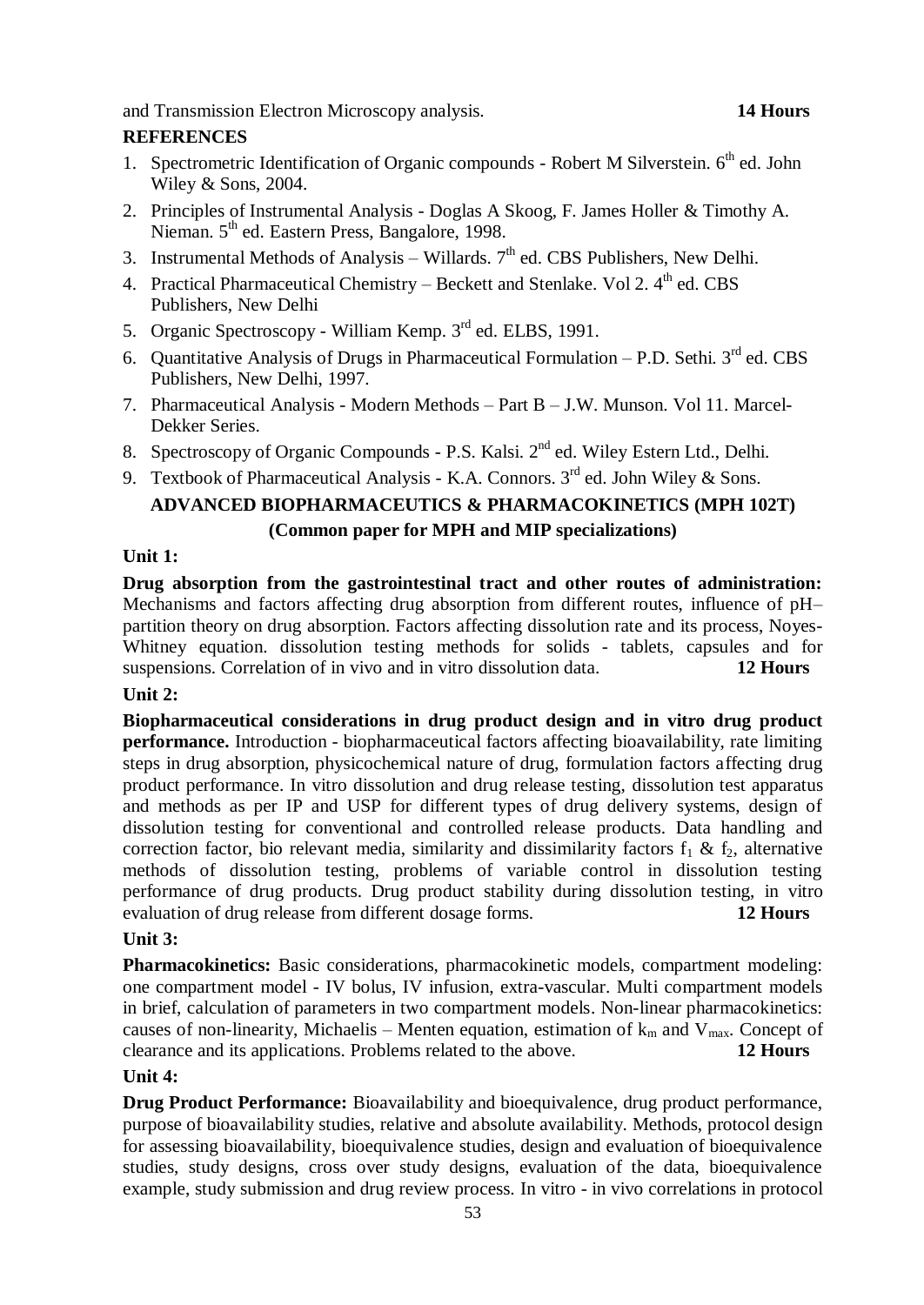design, levels of correlation, biopharmaceutical classification system, methods. Permeability: Generic biologics (biosimilar drug products), clinical significance of bioequivalence studies.

**12 Hours**

# **Unit 5:**

**Application of pharmacokinetics:** Modified-release drug products, targeted drug delivery systems and biotechnological products. Significance of pharmacokinetic and pharmacodynamic drug interactions in the design of the modified release products. **12 Hours**

# **REFERENCES**

- 1. Pharmacokinetics Milo Gibaldi. 2<sup>nd</sup> ed.
- 2. Applied Biopharmaceutics and Pharmacokinetics Leon Shargel. 5<sup>th</sup> ed.
- 3. Biopharmaceutics and Clinical Pharmacokinetics Robert E Notari. 4<sup>th</sup> ed.
- 4. Modern Pharmaceutics Gilbert S. Banker, Christopher T Rhodes. 4th ed.
- 5. Clinical Pharmacokinetics & Pharmacodynamics Malcolm Rowland & Tozer.  $4<sup>th</sup>$  ed. Lippincott Publications.
- 6. Drug Disposition and Pharmacokinetics Stephen H Curry. 3<sup>rd</sup> ed.
- 7. Current Concepts in the Pharmaceutical Sciences : Biopharmaceutics James Swarbrick
- 8. Current Concepts in the Pharmaceutical Sciences:Dosage Form Design and Bioavailability - James Swarbrick.

# **MODERN PHARMACEUTICS (MPH 103T)**

# **Unit 1:**

**Preformulation Concepts –** Drug excipient interactions-different methods, kinetics of stability, stability testing. Theories of dispersion and pharmaceutical dispersion (emulsions and suspensions, SMEDDS) preparation and stability. Large and small volume parenterals – physiological and formulation consideration, manufacturing and evaluation.

**Optimization techniques in pharmaceutical formulation:** Concept and parameters of optimization. Optimization techniques in pharmaceutical formulation and processing. Statistical design, response surface method, contour designs, factorial designs and application in formulation. **12 Hours**

# **Unit 2:**

**Validation:** Introduction to pharmaceutical validation, scope & merits of validation. Validation and calibration of master plan, ICH & WHO guidelines for calibration and validation of equipment, validation of specific dosage form, types of validation. Government regulations, manufacturing process model, user requirement specifications (URS), design qualification (DQ), installation qualification (IQ), operational qualification (OQ) & performance qualification (PQ) of facilities. **12 Hours**

# **Unit 3:**

**cGMP & industrial management:** Objectives and policies of current good manufacturing practices (cGMP), layout of buildings, services, equipment and their maintenance. Production management, production organization, materials management, handling and transportation, inventory management and control, production and planning control, sales forecasting, budget and cost control, industrial and personal relationship. Concept of total quality management (TQM). **12 Hours**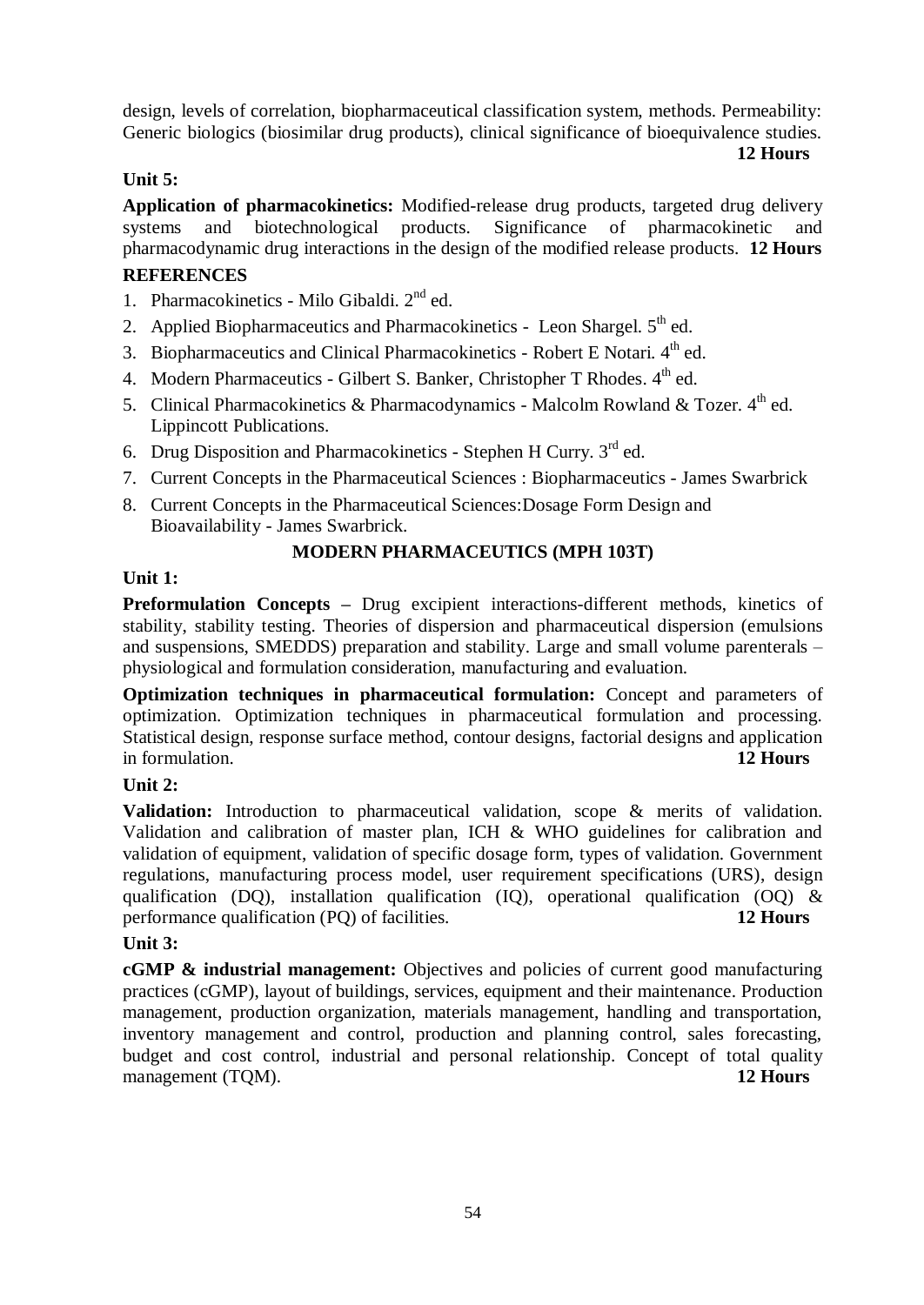# **Unit 4:**

**Compression and compaction:** Physics of tablet compression, compression, consolidation, effect of friction, distribution of forces, compaction profiles. Heckel plots, Strain gauges, evaluation of forces, energy consumption, factors influencing consolidation parameters.

#### **12 Hours**

# **Unit 5:**

**Drug release characteristics and modeling:** Diffusion parameters, evaluation of matrix and reservoir systems and swelling matrix tablets, burst effect, modeling of drug release using different equations (Higuchi model, Peppas model, Hixson Crowell, zero order & first order). Linearity, concept of significance, standard deviation, Chi square test, students T-test, ANOVA test. **12 Hours**

# **REFERENCES**

- 1. Encyclopedia of Pharmaceutical Technology James Swarbrick. 3<sup>rd</sup> ed. Informa Healthcare Publishers.
- 2. Pharmaceutical Dosage Forms : Tablets Herbert A Lieberman & Leon Lachman, Volume 1 - 3. Marcel Dekker, Inc.
- 3. The Theory and Practice of Industrial Pharmacy Roop K Khar, S.P. Vyas, Farhan J Ahmad, Gaurav K Jain. 4<sup>th</sup> ed. CBS Publishers, New Delhi.
- 4. Martin's Physical Pharmacy and Pharmaceutical Sciences Patrick J Sinko. 6<sup>th</sup> ed. BI Publications Pvt. Ltd.
- 5. Pharmaceutical Dosage Forms : Disperse Systems Herbert A Lieberman, Martin M Rieger & Gilbert S Banker. Vol  $1 - 3$ . Informa Healthcare.
- 6. Pharmaceutical Dosage Forms : Parenteral Medication Sandeep Nema & John Ludwig, Vol  $1 - 3$ ,  $3^{rd}$  ed. Informa Healthcare.
- 7. Aulton's Pharmaceutics The Design and Manufacture of Medicines M.E. Aulton  $\&$ M.G. Kevin Taylor. 5<sup>th</sup> ed. Elsevier.
- 8. Remington The Science and Practice of Pharmacy Loyd V Allen.  $22^{nd}$  ed.

# **REGULATORY AFFAIRS (MPH 104T)**

# **Unit 1:**

**Documentation in pharmaceutical industry:** Master formula record, DMF drug master file (DMF), distribution records. Generic drugs product development, introduction, Hatch-Waxman Act and amendments, Code of Federal Regulations (CFR), drug product performance in vitro, ANDA regulatory approval process, NDA approval process. **12 Hours**

# **Unit 2:**

**Bioequivalence and drug product assessment: S**cale up post approval changes, post marketing surveillance, outsourcing BA and BE to CRO. Regulatory requirement for product approval, active pharmaceutical ingredient (API), biologics, novel therapies by obtaining NDA, ANDA generic drugs. Pharmaceutical product development (Q8), quality risk management (Q9) and pharmaceutical quality systems (Q10). Quality by design  $(Q_bD)$ , principles in pharmaceutical development, regulatory and industry views on  $Q_bD$ , elements of QbD, ANDA applications and examples. **12 Hours** 

# **Unit 3:**

**Critical manufacturing controls (CMC), post approval regulatory affairs:** Regulation for combination products and medical devices. CTD and eCTD format, industry and FDA liaison. ICH - Guidelines of ICH - Q, S, E, M. Regulatory requirements of EU, MHRA, TGA and ROW countries. **12 Hours**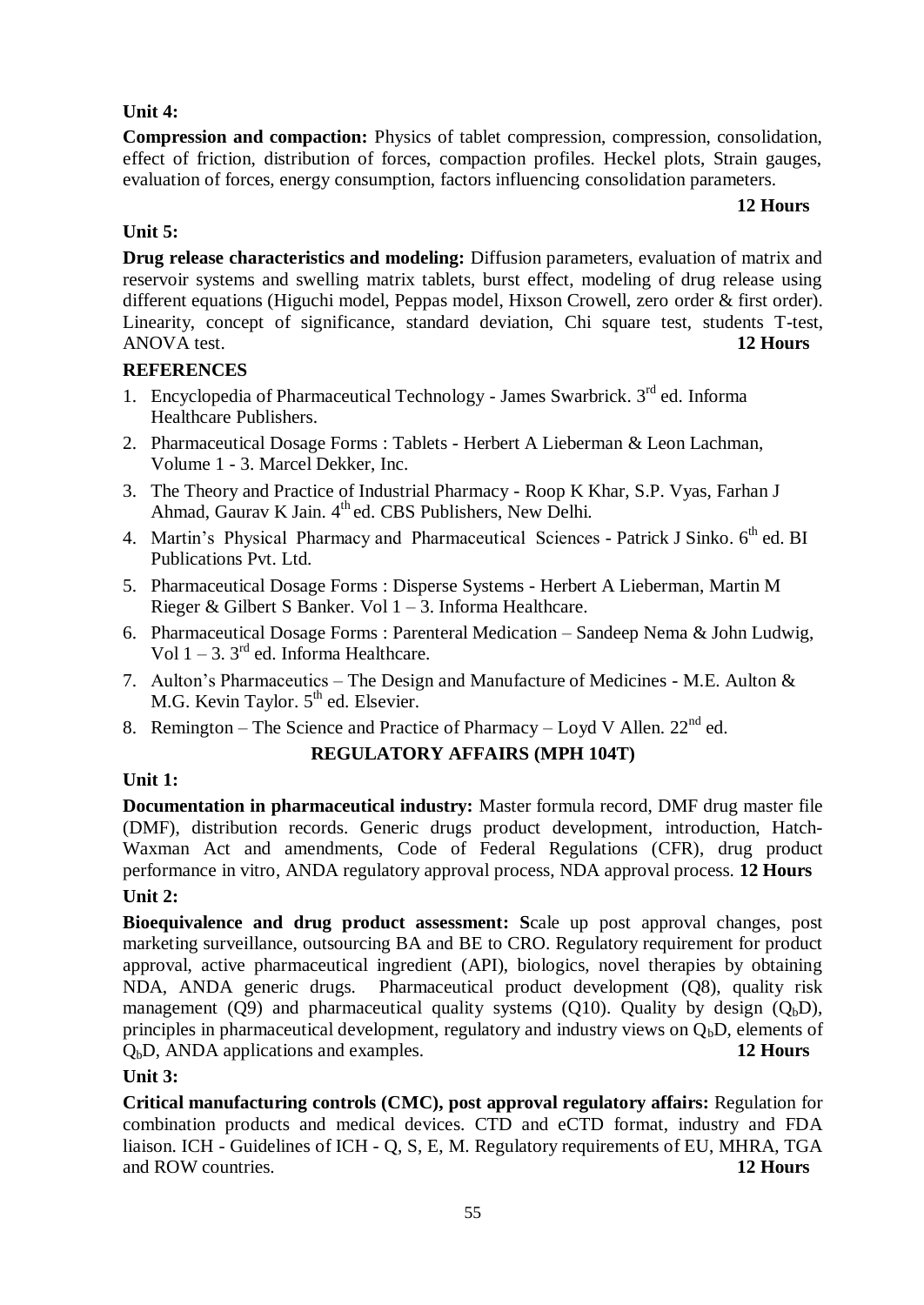# **Unit 4:**

**Non clinical drug development:** Global submission of IND, NDA, ANDA. Investigation of medicinal products dossier (IMPD) and investigator brochure (IB).

**Clinical trials:** Developing clinical trial protocols. Institutional review board/independent ethics committee - Formulation and working procedures, informed consent process and procedures. HIPAA- new requirement to clinical study process, pharmacovigilance safety monitoring in clinical trials. **12 Hours**

# **Unit 5:**

**General principles of intellectual property rights (IPR):** IP protection, economic importance, mechanism of protection. Patents, criteria, types of patent application-steps, trademarks and copy rights. **12 Hours**

# **REFERENCES**

- 1. The Theory and Practice of Industrial Pharmacy Leon Lachman, H.A. Lieberman & Joseph L Kanig. 3<sup>rd</sup> ed. Varghese Publishing, 1991.
- 2. Lachman/Lieberman's The Theory and Practice of Industrial Pharmacy Roop K Khar, S.P. Vyas, Farhan J Ahmad & Gaurav K Jain. 4<sup>th</sup> ed. CBS Publishers, New Delhi.
- 3. Quality Assurance of Pharmaceuticals WHO. Vol. 1 & 2. Pharma Book Syndicate.
- 4. Pharmaceutical Product development N.K. Jain. CBS Publishers, New Delhi.
- 5. Law relating to Drugs & Cosmetics Vijay Malik. Eastern Book Company.

# **PHARMACEUTICS PRACTICAL - I (MPH 105P)**

- 1. Analysis of Pharmacopoeial compounds and their formulations by UV Visible spectrophotometer.
- 2. Colorimetric analysis of aspirin.
- 3. Kinetic studies of aspirin degradation.
- 4. Molecular weight determination of polymers by viscosity method.
- 5. Preparation of granules, drying by conventional dryer and fluidized bed dryer and comparing the granules by their flow property.
- 6. HPLC analysis of any one drug.
- 7. GMP audit requirements as per CDSCO.
- 8. Preparation of check-lists for registration of IND as per ICH CTD format.
- 9. Preparation of check-lists for registration of NDA as per ICH CTD format.
- 10. Preparation of check-lists for registration of ANDA as per ICH CTD format.
- 11. To carry out pre formulation studies of tablets.
- 12. To study the effect of Compression force on tablets disintegration time.

# **PHARMACEUTICS PRACTICAL - II (MPH 106P)**

- 1. Improvement of dissolution of drugs by solid dispersions, cyclo dextrin complexation etc.
- 2. Effect of ointment base on drug diffusion using agar plate method and diffusion membrane.
- 3. To study the effect of particle size on dissolution of a tablet.
- 4. To study the effect of binders on dissolution of a tablet.
- 5. To plot Heckel plot, Higuchi and Peppas plot and determine similarity factors.
- 6. Improvement of dissolution characteristics of slightly soluble drug by solid dispersion technique.
- 7. Protein binding studies of a highly protein bound drug and poorly protein bound drug.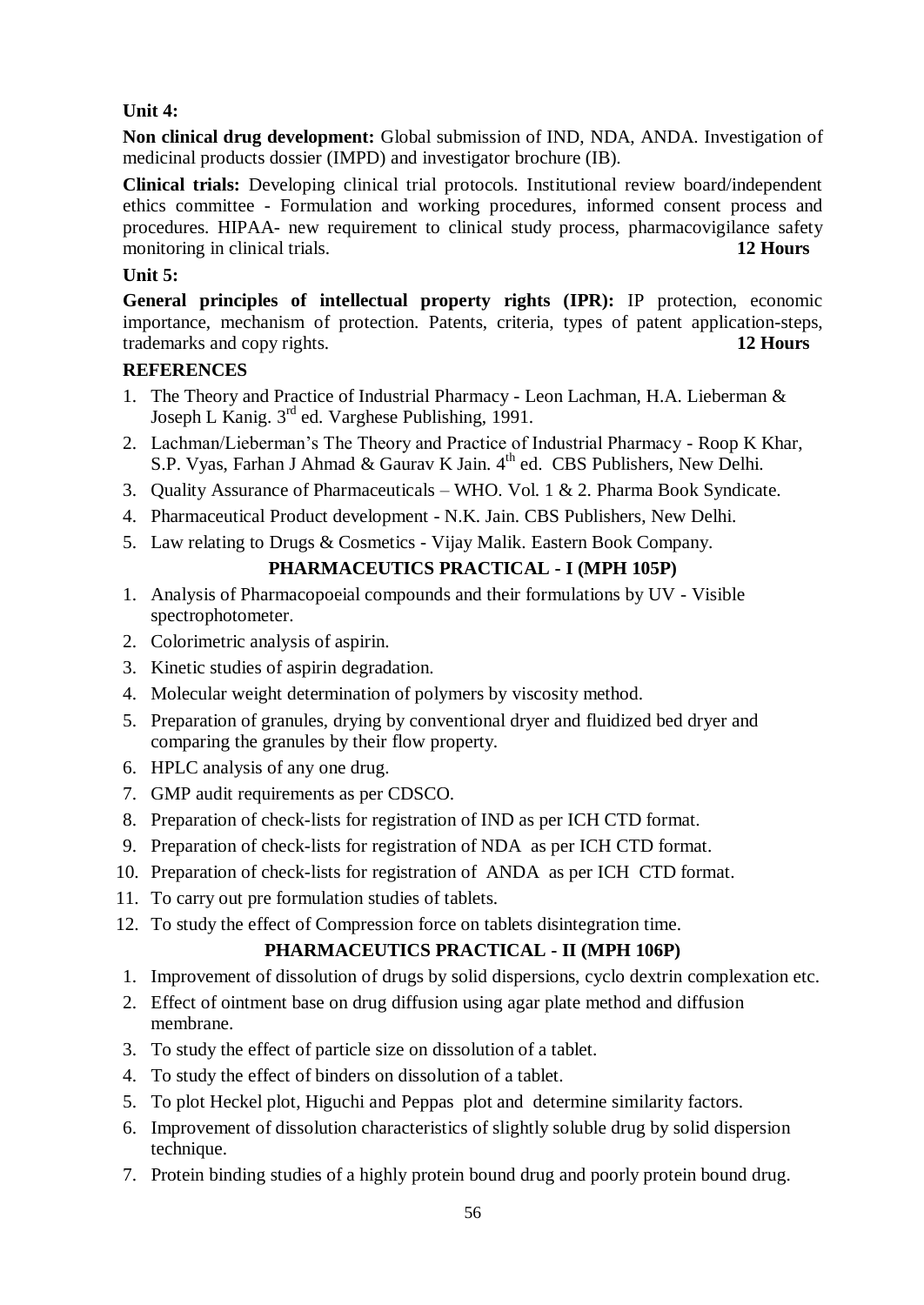- 8. Absorption kinetics of paracetamol in goat intestine (ex vivo study)
- 9. Pharmacokinetic and IVIVC data analysis by WinNonlin<sup>®</sup> Software (Demo).
- 10. In vitro cell studies for permeability and metabolism (Demo).
- 11. Effect of surfactant on drug dissolution using BCS II drugs.

# **Second Semester**

# **MOLECULAR PHARMACEUTICS (NANO TECHNOLOGY & TARGETED DDS) (MPH 201T)**

# **Unit 1:**

**Targeted drug delivery systems:** Concepts, events and biological process involved in drug targeting. Tumor targeting and brain specific delivery. **12 Hours**

# **Unit 2:**

**Targeting Methods:** Introduction, preparation, evaluation and application of nano particles & liposomes. **12 Hours**

# **Unit 3:**

**Micro capsules/micro spheres:** Types, preparation, evaluation and applications of monoclonal antibodies, niosomes, aquasomes, phytosomes, electrosomes. **12 Hours**

# **Unit 4:**

**Pulmonary drug delivery systems:** Aerosols, metered dose inhalers, dry powder inhalers, propellants, containers, types, preparation and evaluation. Intra nasal route delivery systems; types, preparation and evaluation. **12 Hours**

# **Unit 5:**

**Nucleic acid based therapeutic delivery system:** Gene therapy, introduction (ex vivo & in vivo gene therapy). Potential target diseases for gene therapy (inherited disorder and cancer). Gene expression systems (viral and non viral gene transfer). Liposomal gene delivery systems. Bio distribution and pharmacokinetics. Knowledge of therapeutic antisense molecules and aptamers as drugs of future. **12 Hours**

# **REFERENCES**

- 1. Novel Drug Delivery Systems  $-$  Y.W. Chien.  $2<sup>nd</sup>$  ed. (Revised and expanded). Marcel Dekker.
- 2. Controlled Drug Delivery: Concepts and Advances S.P. Vyas & R.K. Khar.  $1<sup>st</sup>$  ed. Vallabh Prakashan, New Delhi.
- 3. Controlled and Novel Drug Delivery N.K. Jain. 1<sup>st</sup> ed. CBS Publishers, New Delhi, 1997.

# **DRUG DELIVERY SYSTEMS (MPH 202T)**

# **Unit 1:**

**Sustained release (SR) and controlled release (CR) formulations:** Introduction & basic concepts, advantages/disadvantages, factors influencing, physicochemical & biological approaches for SR/CR formulation, mechanism of drug delivery from SR/CR formulation. Polymers: introduction, definition, classification, properties and application. Dosage Forms for personalized medicine: Introduction, definition, pharmacogenetics, categories of patients for personalized medicines. Customized drug delivery systems, bioelectronic medicines, 3D printing of pharmaceuticals, tele pharmacy. **12 Hours**

# **Unit 2:**

**Rate controlled drug delivery systems:** Principles & fundamentals, types, activation; Modulated drug delivery systems; mechanically activated, pH activated, enzyme activated, and osmotic activated drug delivery systems, feedback regulated drug delivery systems;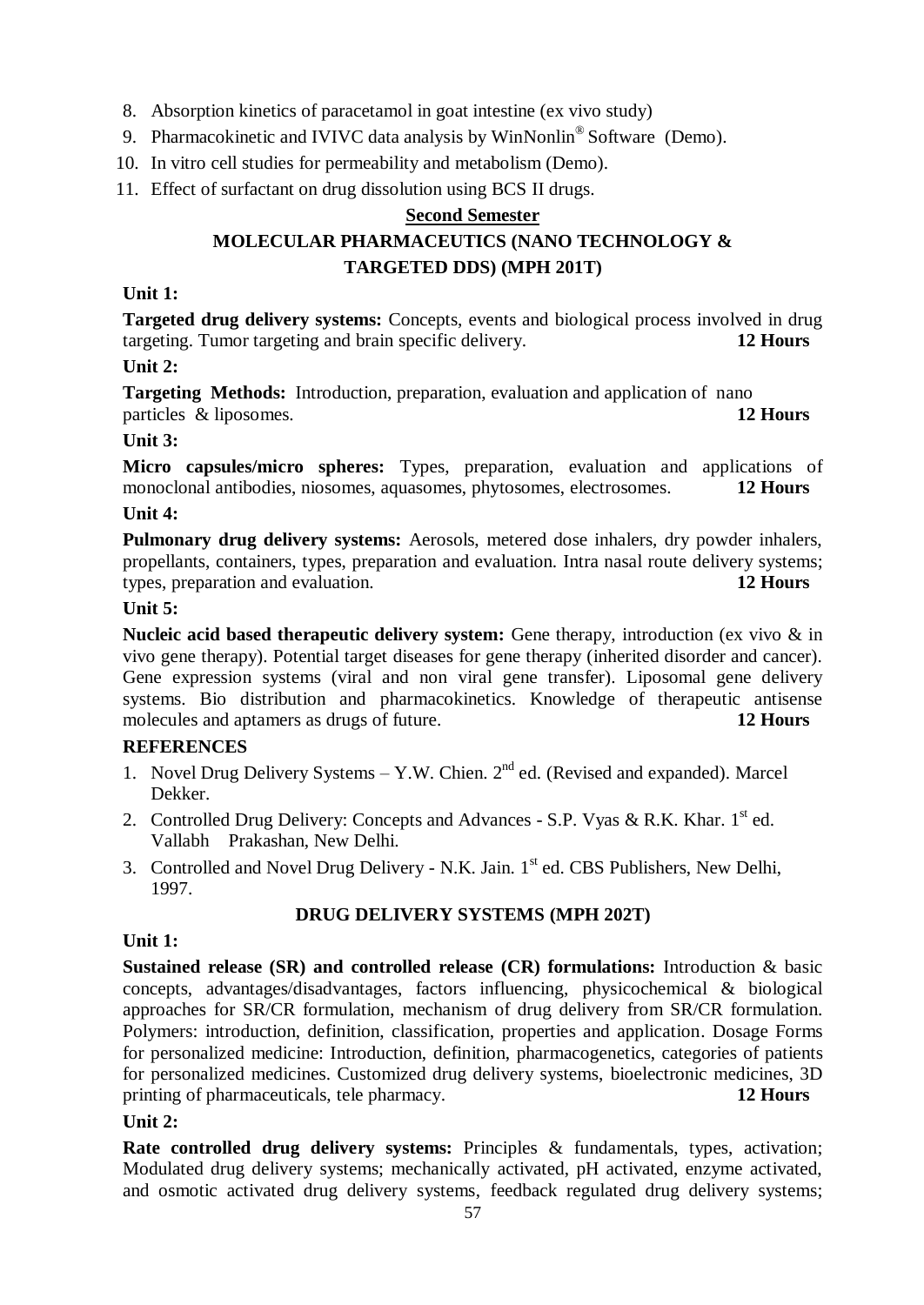principles & fundamentals. **12 Hours**

**Unit 3:**

**Gastro retentive drug delivery systems:** Principle, concepts, advantages and disadvantages. Modulation of GI transit time, approaches to extend GI transit. Buccal drug delivery systems: Principle of mucoadhesion, advantages and disadvantages, mechanism of drug permeation, methods of formulation and evaluation. **12 Hours**

# **Unit 4:**

**Ocular drug delivery systems:** Barriers of drug permeation, methods to overcome barriers. Transdermal drug delivery systems: Structure of skin and barriers, penetration enhancers, formulation and evaluation. **12 Hours**

# **Unit 5:**

**Protein and Peptide Delivery:** Barriers for protein delivery. Formulation and evaluation of delivery systems of proteins and other macromolecules.

**Vaccine delivery systems:** Vaccines, uptake of antigens, single shot vaccines, mucosal and transdermal delivery of vaccines.

**Medical devices:** Materials and their requirements for manufacture of specialized medical devices-disposable hypodermic needles and syringes, prefilled syringes, drug eluting stents, orthopedic implants and intra ocular lenses. **12 Hours**

# **REFERENCES**

- 1. Novel Drug Delivery Systems  $-$  Y.W. Chien.  $2<sup>nd</sup>$  ed. (Revised and expanded). Marcel Dekker.
- 2. Controlled Drug Delivery Systems J. R. Robinson & V.H.L. Lee. Marcel Dekker, Inc.
- 3. Encyclopedia of Controlled Delivery Edith Mathiowitz. John Wiley and Sons, Inc.
- 4. Controlled Drug Delivery: Concepts and Advances S.P. Vyas & R.K. Khar. 1<sup>st</sup> ed. Vallabh Prakashan, New Delhi.
- 5. Controlled and Novel Drug Delivery N.K. Jain. 1<sup>st</sup> ed. CBS Publishers, New Delhi, 1997.

# **COMPUTER AIDED DRUG DEVELOPMENT (MPH 203T)**

# **Unit 1:**

**Computers in pharmaceutical research and development:** A general overview: History of computers in pharmaceutical research and development.

**Statistical modeling in pharmaceutical research and development:** Descriptive versus mechanistic non parametric and parametric modeling. Statistical parameters, estimation, confidence regions, nonlinearity at the optimum, sensitivity analysis, optimal design, population modeling. **12 Hours**

# **Unit 2:**

**Computational modeling of drug disposition:** Introduction, modeling techniques: Drug absorption, solubility, intestinal permeation, drug distribution, drug excretion, active transport; P-gp, BCRP, nucleoside transporters, hPEPT1, ASBT, OCT, OATP, BBB-choline transporter. **12 Hours**

# **Unit 3:**

**Computer-aided formulation development:** Solid dosage forms, disperse systems such as suspensions, emulsions and micro emulsion drug carrier system with examples. Legal protection of innovative uses of computers in R&D, the ethics of computing in pharmaceutical research. Computers in clinical development: Clinical data collection and management, computers in market analysis. **12 Hours**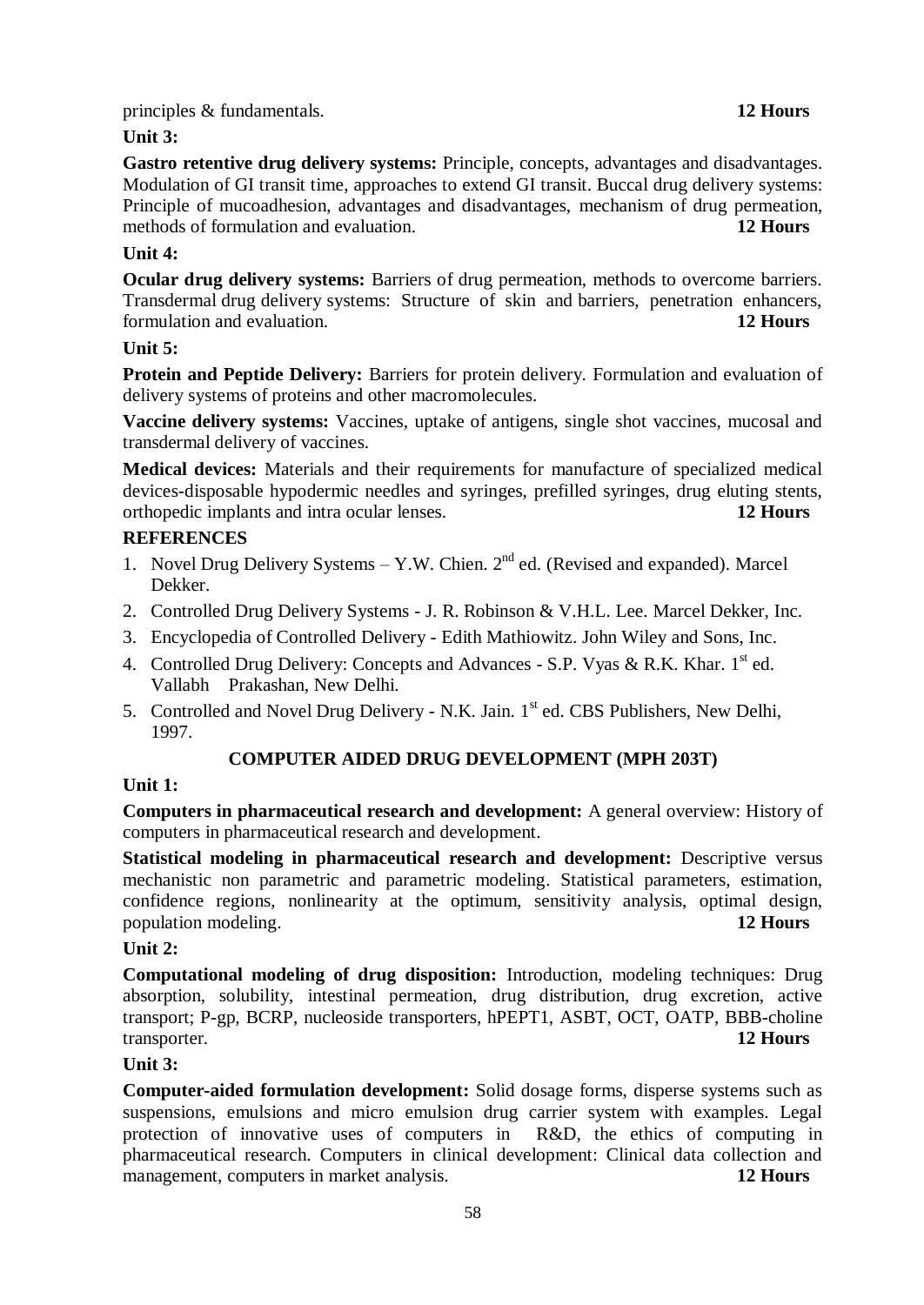# 59

# **Unit 4:**

**Computer-aided biopharmaceutical characterization:** Gastrointestinal absorption simulation. Introduction, theoretical background, model construction, parameter sensitivity analysis, virtual trial, fed vs. fasted state, in vitro dissolution and in vitro–in vivo correlation, biowaiver considerations

**Computer simulations in pharmacokinetics and pharmacodynamics:** Introduction. Computer simulation: Whole organism, isolated tissues, organs, cell, proteins and genes.

# **12 Hours**

# **Unit 5:**

**Artificial intelligence (AI):** Concepts and applications, robotics. Computational fluid dynamics: General overview and applications. Pharmaceutical automation, pharmaceutical applications, advantages and disadvantages. Current challenges and future directions.

# **12 Hours**

# **REFERENCES**

- 1. Computer Applications in Pharmaceutical Research and Development Sean Ekins. John Wiley & Sons, 2006.
- 2. Computer-Aided Applications in Pharmaceutical Technology Jelena Djuris.  $1<sup>st</sup>$  ed. Woodhead Publishing.
- 3. Encyclopedia of Pharmaceutical Technology James Swarbrick & James G Boylan. Vol 13. Marcel Dekker Inc, New York, 1996.

# **PHARMACEUTICAL AND COSMETIC PRODUCT DEVELOPMENT (MPH 204T)**

# **Unit 1:**

**Preformulation studies:** Molecular optimization of APIs (drug substances), crystal morphology and variations, powder flow, structure modification, drug-excipient compatibility studies by TLC, DTA, DSC and TGA spectral studies, formulation additives: Study of different formulation additives, factors influencing their incorporation, role of formulation development and processing, new developments in excipient science. **12 Hours**

# **Unit 2:**

**Solubility:** Importance, experimental determination, phase solubility analysis, pH-solubility profile, techniques to improve solubility of drugs and utilization of analytical methods – cosolvency, salt formation, complexation, solid dispersion, micellar solubilization and hydrotropy, methods of characterization. **12 Hours**

# **Unit 3:**

**Product stability:** Mechanisms of degradation and protection, stability testing of drugs and pharmaceuticals, factors influencing-media effects and pH effects, accelerated stability studies, interpretation of kinetic data (API & tablets). Solid state stability and shelf-life assignment. Stability protocols, reports and ICH guidelines. **12 Hours**

# **Unit 4:**

Herbal Cosmetics : Herbal ingredients used in Hair care, skin care and oral care. Review of guidelines for herbal cosmetics by private bodies like cosmos with respect to preservatives, emollients, foaming agents, emulsifiers and rheology modifiers. Challenges in formulating herbal cosmetics. **12 Hours**

# **Unit 5:**

**Cosmetics:** Formulation, manufacturing and quality control methods of following cosmetic products. Hair care products - Shampoos, hair dyes, shaving products and depilatories. Dental hygiene products: Tooth paste, mouth washes. Skin care products: Hand cream, cleansing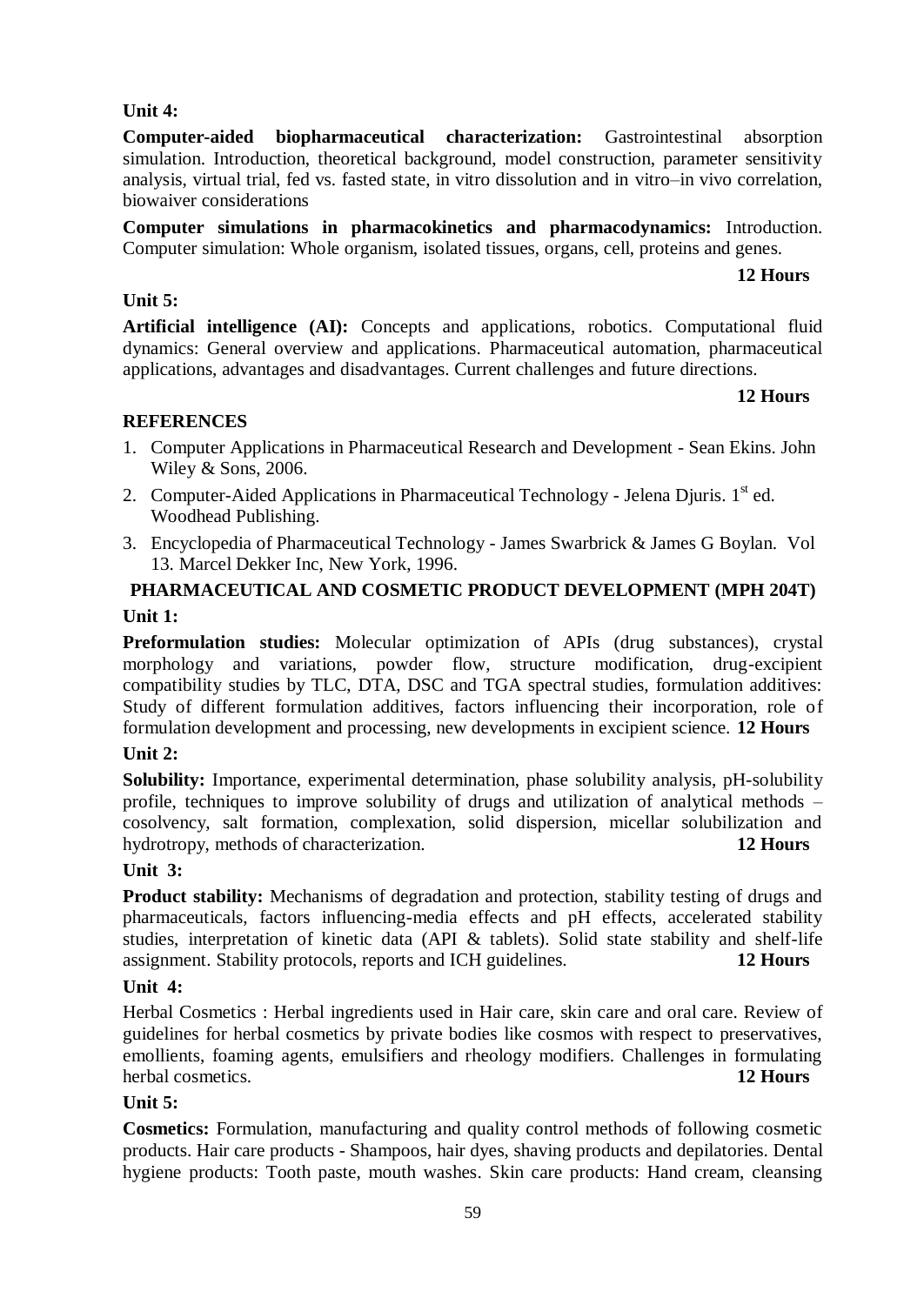cream, foundation creams. **12 Hours**

# **REFERENCES**

- 1. Harry's Cosmeticology.  $8<sup>th</sup>$  ed.
- 2. Poucher's Perfumes, Cosmetics & Soaps Hilda Butler.  $10^{th}$  ed. Kluwer Academic Publishers.
- 3. Cosmetics Formulation, Manufacture and Quality Control P.P. Sharma.  $4<sup>th</sup>$  ed.
- 4. Hand Book of Cosmetic Science and Technology A.O. Barel, M. Paye & H.I. Maibach.  $3^{\text{rd}}$  ed.
- 5. Cosmetic and Toiletries Recent Suppliers' Catalogue.
- 6. CTFA Directory.

# **PHARMACEUTICS PRACTICAL – III (MPH 205P)**

- 1. To perform in vitro dissolution profile of Controlled release or Sustained release marketed formulation.
- 2. Formulation and evaluation of sustained release matrix tablets.
- 3. Formulation and evaluation of osmotically controlled DDS.
- 4. Preparation and evaluation of Floating DDS- Hydro dynamically balanced DDS.
- 5. Formulation and evaluation of Muco-adhesive tablets.
- 6. Formulation and evaluation of transdermal patches.
- 7. To study the effect of temperature change, non solvent addition, incompatible polymer addition in micro capsule preparation.
- 8. Formulation and evaluation of microspheres.
- 9. Formulation and evaluation of liposomes or niosomes.
- 10. Demonstration statistical designing in formulation development through QBD approach.
- 11. Development and evaluation of Creams.
- 12. Development and evaluation of Shampoo and Tooth paste.
- 13. Effect of surfactant on the solubility of drugs.
- 14. Effect of pH on the solubility of drugs.
- 15. Stability testing of drugs in dosage forms at  $25^{\circ}$ C/60% RH and  $40^{\circ}$ C/75% RH and determine the shelf life.
- 16. Compatibility evaluation of drugs and excipients (DSC & FTIR).